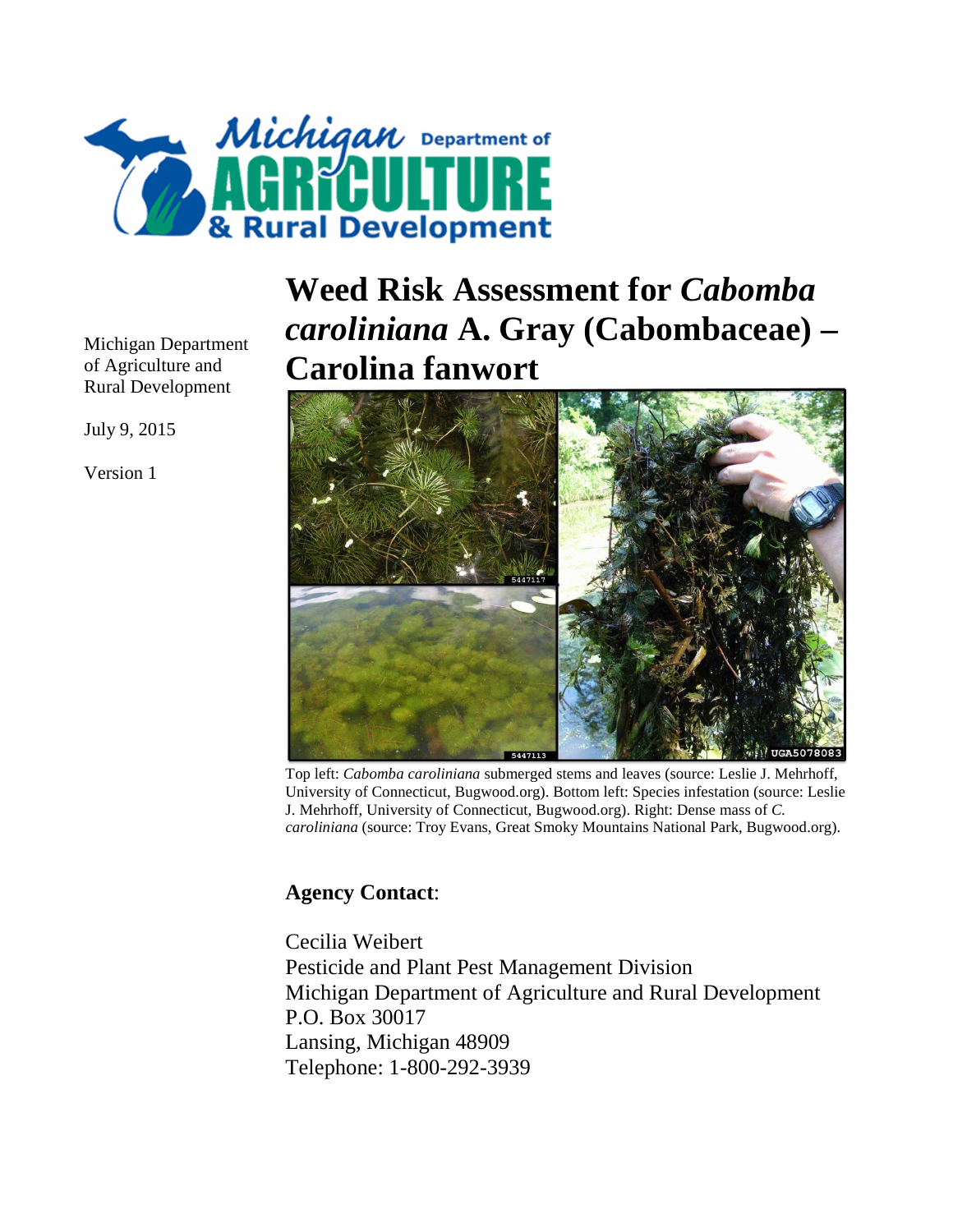**Introduction** The Michigan Department of Agriculture and Rural Development (MDARD) regulates aquatic species through a Prohibited and Restricted species list, under the authority of Michigan's Natural Resources and Environmental Protection Act (NREPA), Act 451 of 1994, Part 413 (MCL 324.41301-41305). Prohibited species are defined as species which "(i) are not native or are genetically engineered, (ii) are not naturalized in this state or, if naturalized, are not widely distributed, and further, fulfill at least one of two requirements: (A) The organism has the potential to harm human health or to severely harm natural, agricultural, or silvicultural resources and (B) Effective management or control techniques for the organism are not available." Restricted species are defined as species which "(i) are not native, and (ii) are naturalized in this state, and one or more of the following apply: (A) The organism has the potential to harm human health or to harm natural, agricultural, or silvicultural resources. (B) Effective management or control techniques for the organism are available." Per a recently signed amendment to NREPA (MCL 324.41302), MDARD will be conducting reviews of all species on the lists to ensure that the lists are as accurate as possible.

> We use the United States Department of Agriculture's, Plant Protection and Quarantine (PPQ) Weed Risk Assessment (WRA) process (PPQ, 2015) to evaluate the risk potential of plants. The PPQ WRA process includes three analytical components that together describe the risk profile of a plant species (risk potential, uncertainty, and geographic potential; PPQ, 2015). At the core of the process is the predictive risk model that evaluates the baseline invasive/weed potential of a plant species using information related to its ability to establish, spread, and cause harm in natural, anthropogenic, and production systems (Koop et al., 2012). Because the predictive model is geographically and climatically neutral, it can be used to evaluate the risk of any plant species for the entire United States or for any area within it. We then use a stochastic simulation to evaluate how much the uncertainty associated with the risk analysis affects the outcomes from the predictive model. The simulation essentially evaluates what other risk scores might result if any answers in the predictive model might change. Finally, we use Geographic Information System (GIS) overlays to evaluate those areas of the United States that may be suitable for the establishment of the species. For a detailed description of the PPQ WRA process, please refer to the *PPQ Weed Risk Assessment Guidelines* (PPQ, 2015), which is available upon request.

We emphasize that our WRA process is designed to estimate the baseline—or unmitigated—risk associated with a plant species. We use evidence from anywhere in the world and in any type of system (production, anthropogenic, or natural) for the assessment, which makes our process a very broad evaluation. This is appropriate for the types of actions considered by our agency (e.g., State regulation). Furthermore, risk assessment and risk management are distinctly different phases of pest risk analysis (e.g., IPPC, 2015). Although we may use evidence about existing or proposed control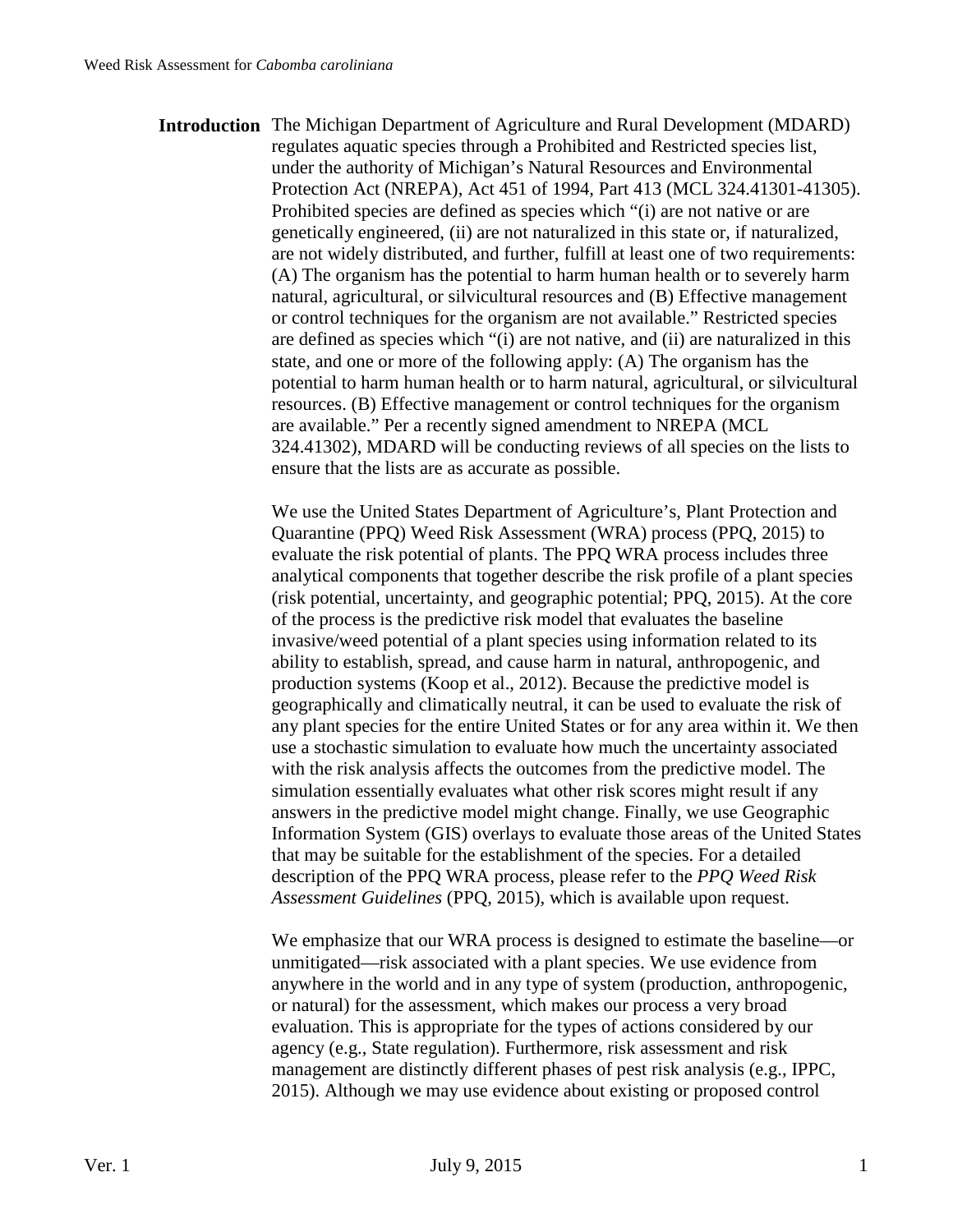programs in the assessment, the ease or difficulty of control has no bearing on the risk potential for a species. That information could be considered during the risk management (decision making) process, which is not addressed in this document.

| Cabomba caroliniana A. Gray. – Carolina fanwort |
|-------------------------------------------------|
|-------------------------------------------------|

|  | <b>Species</b> Family: Cabombaceae |
|--|------------------------------------|
|--|------------------------------------|

- **Information** Synonyms: No taxonomic synonyms were found or used in this literature review.
	- Common names: Carolina fanwort, fanwort, green cabomba, cabomba (Wilson, Darbyshire & Jones, 2007; Department of Agriculture, Fisheries and Forestry Biosecurity Queensland, 2013).
	- Botanical description: *Cabomba caroliniana* is a submerged freshwater macrophyte that grows in lakes, streams, and ponds. Its long stems can grow to 10 m in length, and its leaves may be submerged or floating (Matthews et. al, 2013; CABI, 2015; eFloras, 2015).
	- Initiation: In accordance with the Natural Resources and Environmental Protection Act Part 413, the Michigan Department of Agriculture and Rural Development was tasked with evaluating the aquatic species currently on Michigan's Prohibited and Restricted Species List (MCL 324.41302). The USDA Plant Epidemiology and Risk Analysis Laboratory's (PERAL) Weed Team worked with MDARD to evaluate this species.
	- Foreign distribution: This species is native to Brazil, Paraguay, Uruguay, and Argentina in South America (Xiaofeng, Bingyang, Shuqin & Weimei, 2005). It is naturalized in Asia (e.g., China, Japan, India), Australia, and Northern Europe (e.g., United Kingdom) (NGRP, 2015). This species is also cultivated but not yet naturalized in Canada, Mexico, Sri Lanka, Malaysia, Vietnam, Belgium, the Netherlands, Hungary, and Serbia, but has not yet naturalized (GBIF, 2015; McCracken, Bainard, Miller, & Husband, 2013; Vukov, Jurca, Rucando, Igic & Miljanovic, 2013).
	- U.S. distribution and status: *Cabomba caroliniana* is native to the southeastern United States (e.g., Alabama, Arkansas, District of Columbia, Florida, Georgia, Kentucky, Louisiana, Maryland, Mississippi, North Carolina, South Carolina, Tennessee, Texas, and Virginia) (NGRP, 2015). It has naturalized in California, Connecticut, Delaware, Illinois, Indiana, Kansas, Maine, Michigan, Missouri, New Hampshire, New Jersey, New York, Ohio, Oklahoma, Oregon, Pennsylvania, and Rhode Island, and Washington (GBIF, 2015). The species is regulated in Connecticut, Maine, Massachusetts, Michigan, New Hampshire, Vermont, Washington, and Wisconsin (CABI, 2015; NPB, 2015). This species is also cultivated as a popular aquarium plant (eFloras, 2015). *Cabomba caroliniana* is readily available online for purchase (DavesGarden, 2015; LiveAquaria, 2015), and has been found in local nurseries by Michigan nursery inspectors. The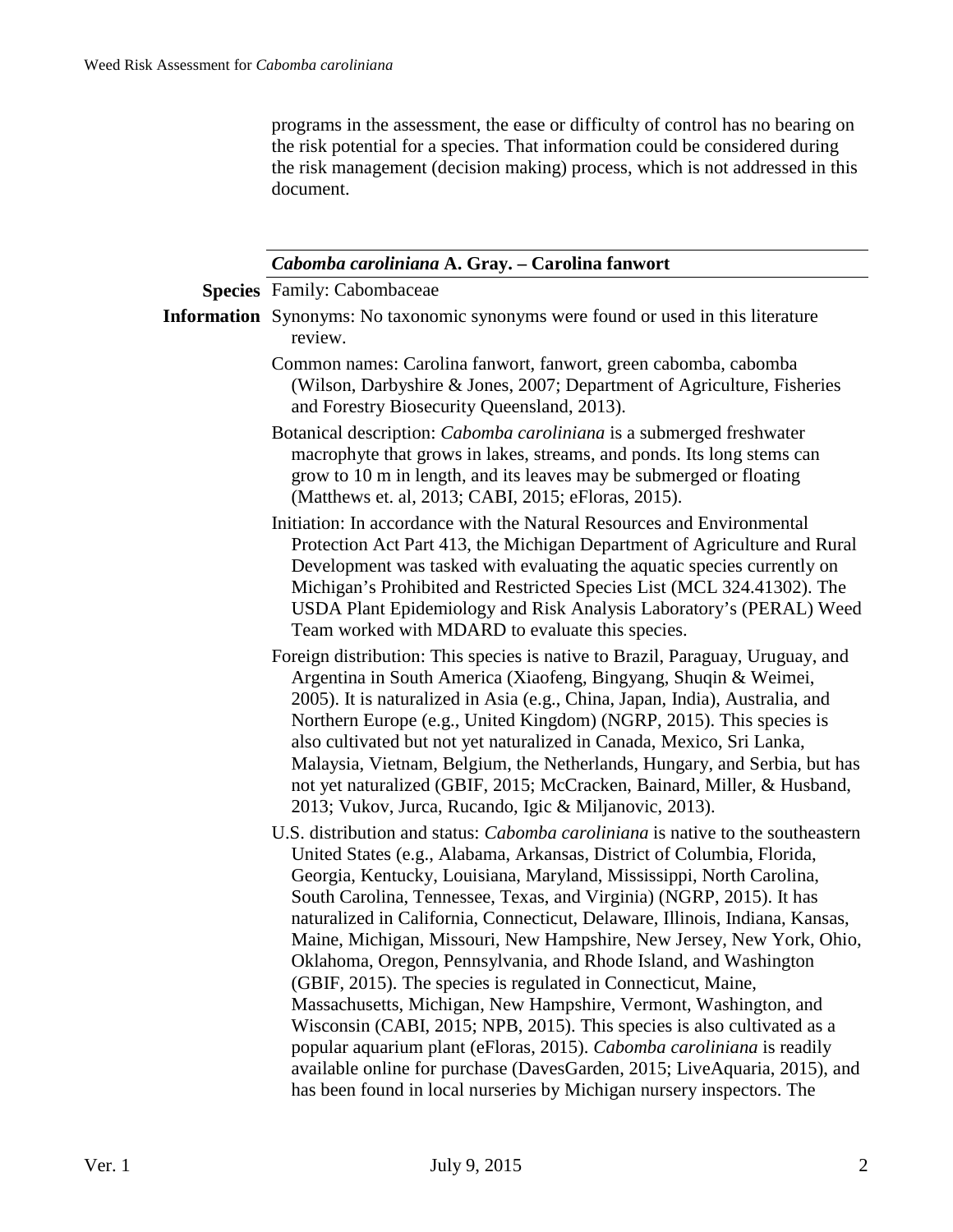nurseries had obtained *C. caroliniana* through brokers and suppliers of the species in its native range, including Florida and Mississippi (Bryan, 2015). WRA area<sup>1</sup>: Entire United States, including territories.

1. *Cabomba caroliniana* analysis

**Establishment/Spread**  *Cabomba caroliniana* reproduces primarily vegetatively, and has an extremely **Potential** high regenerative potential from both natural and human mediated fragmentation, leading to a wide potential of fragment spread through watermediated dispersal (Bickel, 2015, Mackey & Swarbrick, 1997; Matthews et. al, 2013). It readily forms dense mats to quickly overrun bodies of water, and benefits strongly from fragmentation (McCracken, Bainard, Miller, & Husband, 2013; Schooler & Julien, 2011). Further, this species is able to adapt to a wide variety of climates, and can successfully overwinter in areas that are too cold for continuous growth (GBIF, 2015; Riemer & Ilnicki, 1968). We had a low amount of uncertainty for this risk element, given that the species is fairly well-studied. Risk score =  $16$  Uncertainty index =  $0.13$ 

**Impact Potential** *Cabomba caroliniana* is primarily a weed of natural and anthropogenic systems (Bickel, 2015; McCracken, Bainard, Miller, & Husband, 2013). In natural systems, it shades out other submerged species due to its dense growth (Hogsden, Sager, & Hutchinson, 2007), alters the chemical and nutrient composition of the body of water it invades (Mackey & Swarbrick, 1997), smothers and outcompetes native species, and reduces the overall species diversity in aquatic systems (Schooler & Julien, 2011; Lyon & Eastman, 2006; Vukov, Jurca, Rucando, Igic & Miljanovic, 2013). In anthropogenic systems, this species poses a large threat to swimmers and boaters who may become entangled in the long stems (Schooler & Julien, 2011). *Cabomba caroliniana* interferes with dam machinery (Schooler & Julien, 2011), affects the use of waterways for industrial purposes, interferes with power generation (Wilson, Darbyshire & Jones, 2007), and decreases water quality, increasing water treatment costs (Schooler, Julien & Walsh, 2006).We had a low amount of uncertainty for this risk element. Risk score  $= 3.4$  Uncertainty index  $= 0.11$ 

**Geographic Potential** Based on three climatic variables, we estimate that about 54.5 percent of the United States is suitable for the establishment of *Cabomba caroliniana* (Fig. 1). This predicted distribution is based on the species' known distribution elsewhere in the world and includes point-referenced localities and areas of occurrence. The map for *Cabomba caroliniana* represents the joint distribution of Plant Hardiness Zones 6-13, areas with 10-100+ inches of annual

The area is the area in relation to which the weed risk assessment is conducted [definition modified from that for "PRA" area"] (IPPC, 2012).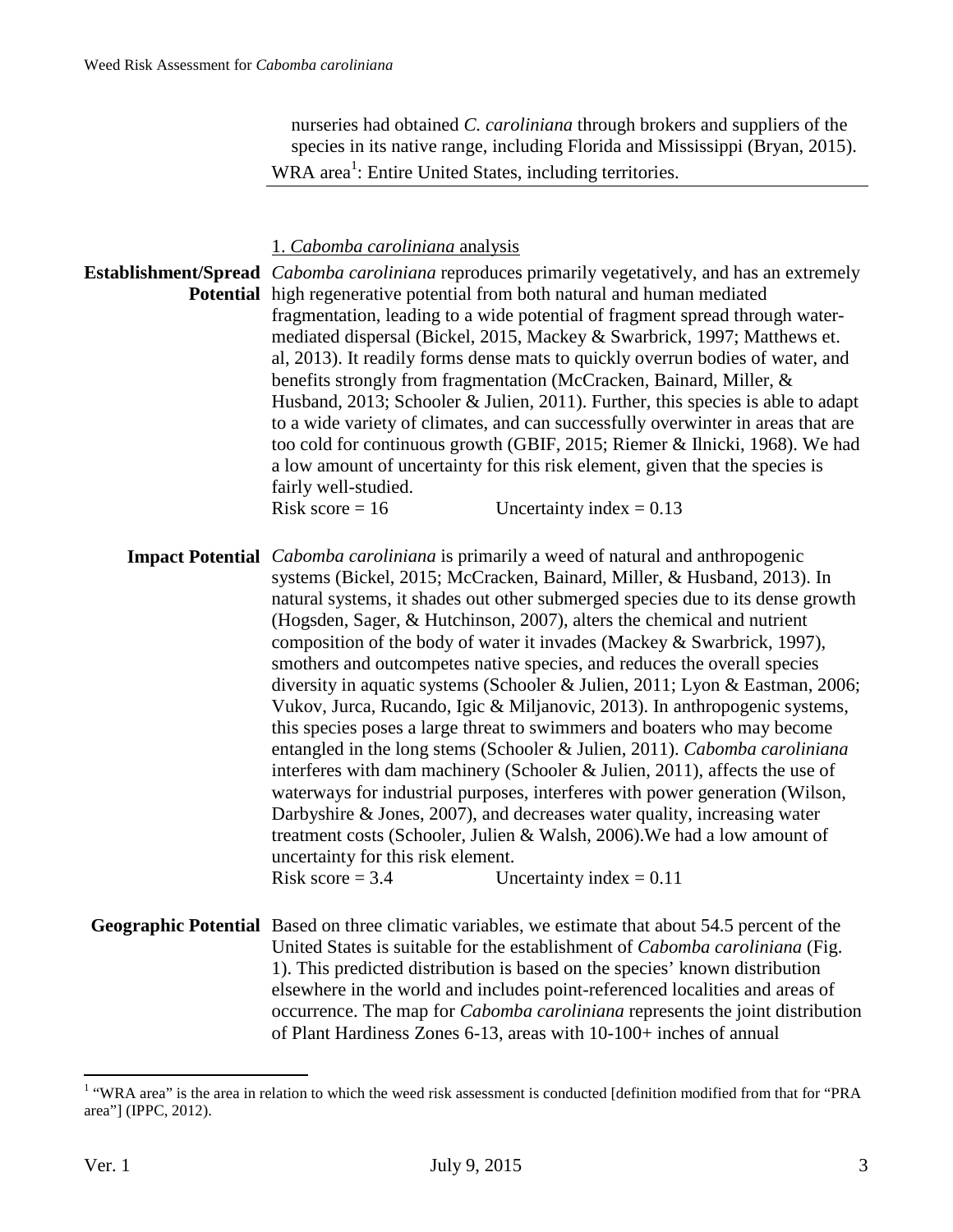precipitation, and the following Köppen-Geiger climate classes: tropical rainforest, tropical savanna, steppe, Mediterranean, humid subtropical, marine west coast, humid continental warm summers, and humid continental cool summers.

The area of the United States shown to be climatically suitable (Fig. 1) is likely overestimated since our analysis considered only three climatic variables. Other environmental variables, such as pH, stream flow, and dissolved nutrient concentrations, may further limit the areas in which this species is likely to establish. *Cabomba caroliniana* is a freshwater, submerged species which prefers shallow, slow-moving bodies of water, and can photosynthesize in pH levels up to 8.4 (Schooler & Julien, 2011; Mackey & Swarbrick, 1997; Matthews et. al, 2013; Schooler, Julien & Walsh, 2006).

**Entry Potential** We did not assess the entry potential of *Cabomba caroliniana* because it is already present in the United States (McCracken, Bainard, Miller, & Husband, 2013).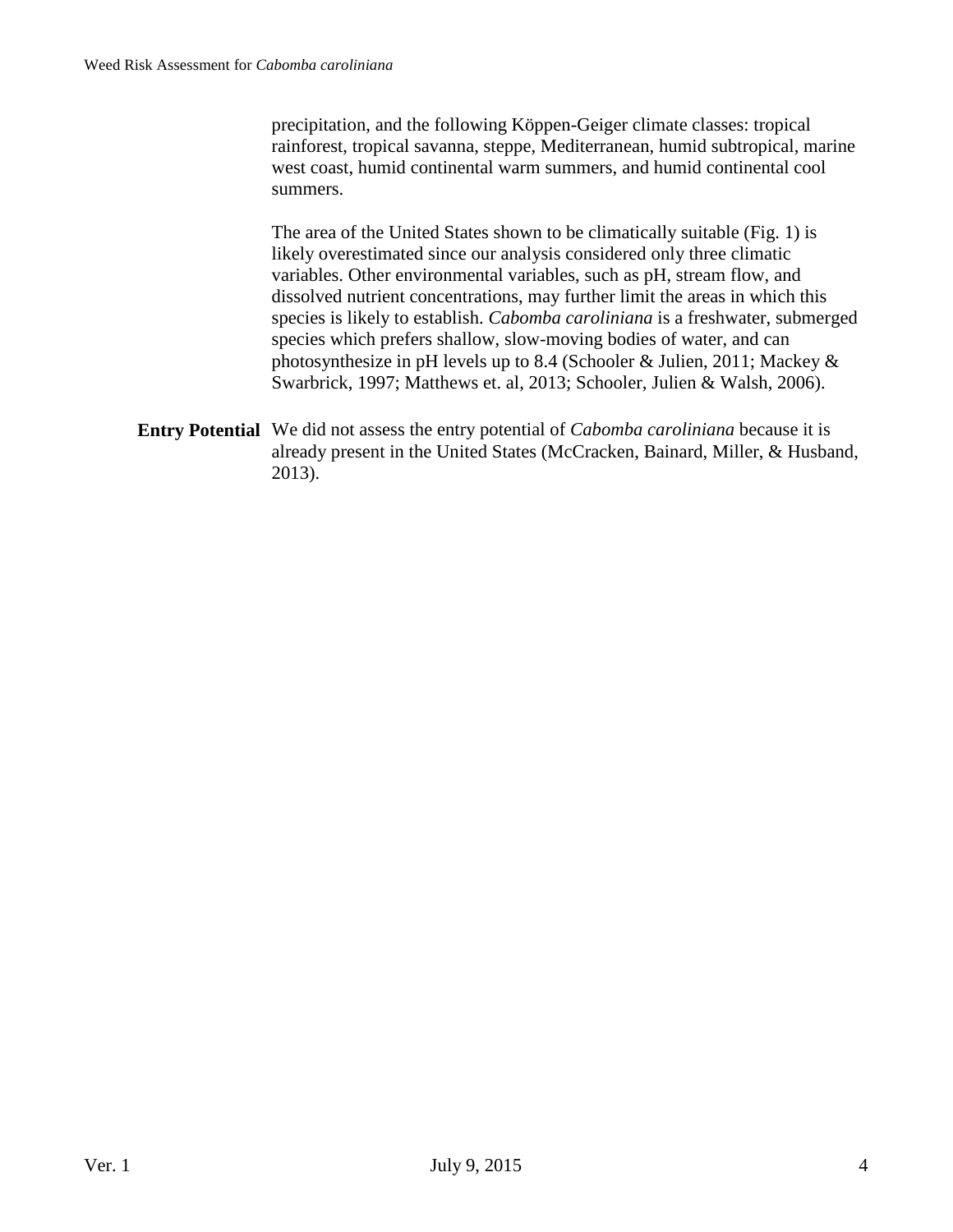

**Figure 1**. Predicted distribution of *Cabomba caroliniana* in the United States. Map insets for Alaska, Hawaii, and Puerto Rico are not to scale.

2. Results

|                                        | Model Probabilities: $P(Major Invader) = 84.3\%$ |  |  |  |  |
|----------------------------------------|--------------------------------------------------|--|--|--|--|
|                                        | $P(Minor Invader) = 15.1\%$                      |  |  |  |  |
|                                        | $P(Non- Invader) = 0.6\%$                        |  |  |  |  |
| $Risk Result = High Risk$              |                                                  |  |  |  |  |
| Secondary Screening $=$ Not Applicable |                                                  |  |  |  |  |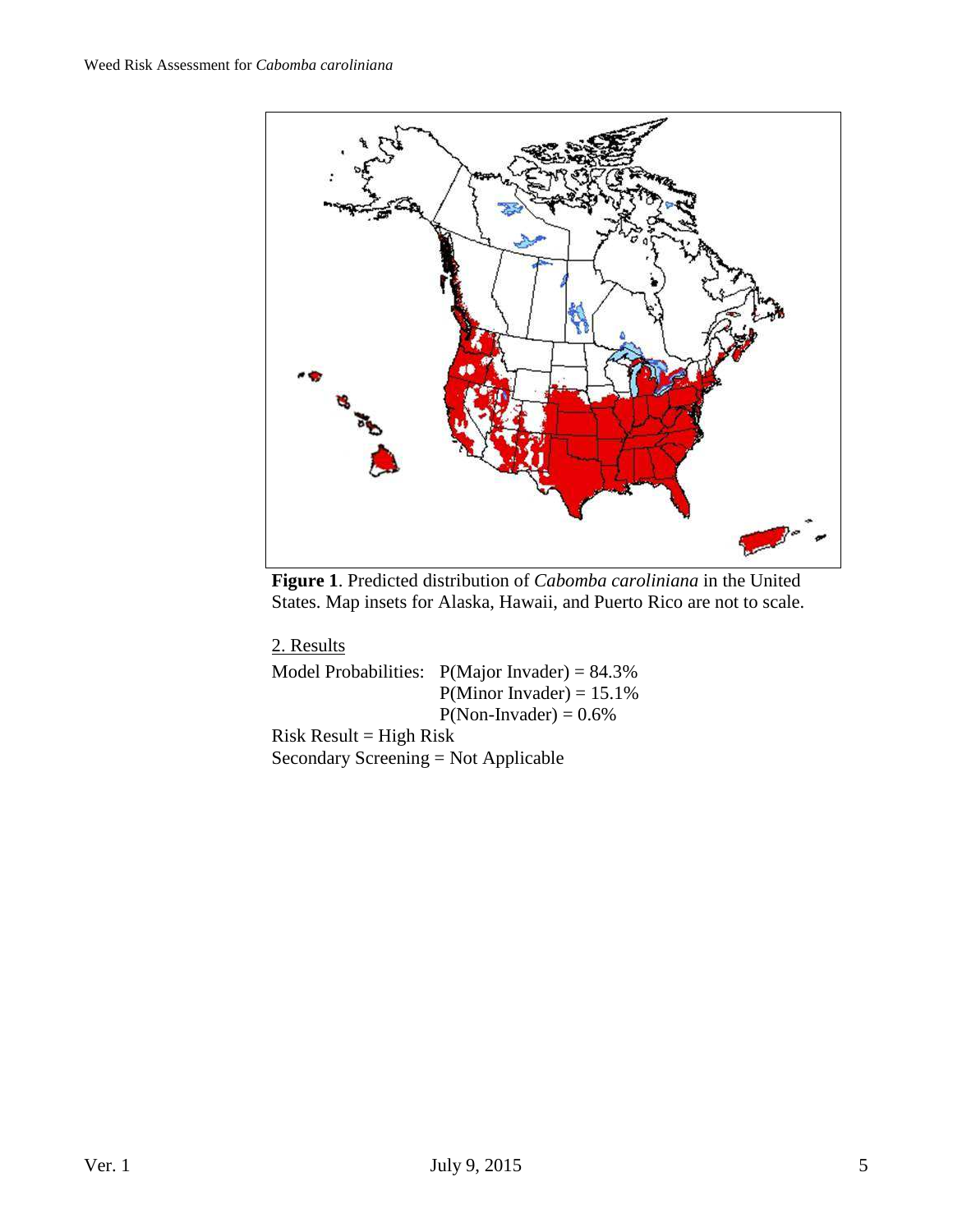

**Figure 2**. *Cabomba caroliniana* risk score (black box) relative to the risk scores of species used to develop and validate the PPQ WRA model (other symbols). See Appendix A for the complete assessment.



**Figure 3**. Model simulation results (N=5,000) for uncertainty around the risk score for *Cabomba caroliniana*. The blue "+" symbol represents the medians of the simulated outcomes. The smallest box contains 50 percent of the outcomes, the second 95 percent, and the largest 99 percent.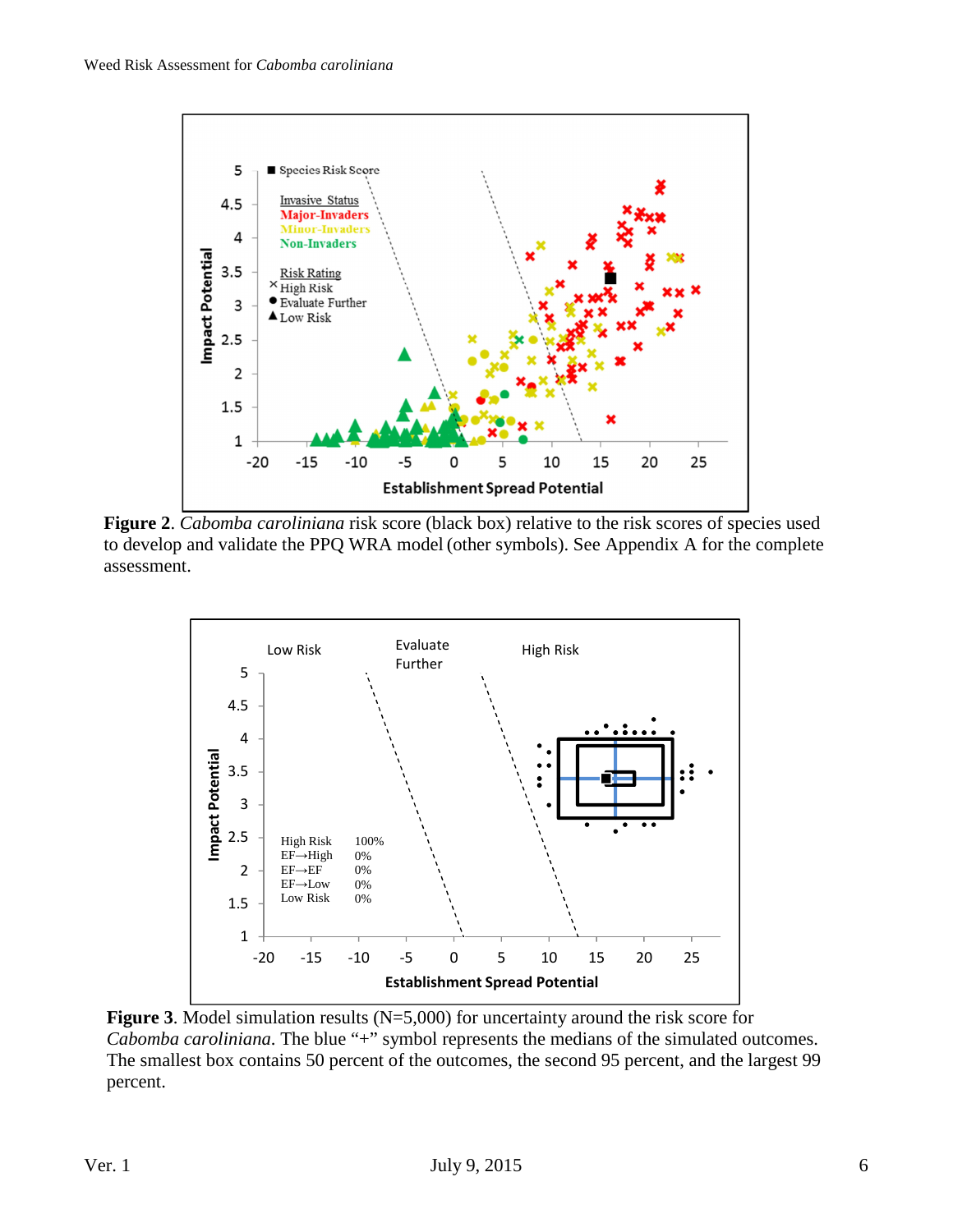## 3. Discussion

The result of the weed risk assessment for *Cabomba caroliniana* was High Risk (Fig. 2). Our uncertainty analysis supports our conclusion, as all 5000 simulated risk scores resulted in an outcome of High Risk (Fig. 3). This species may experience repeated, multiple introductions to waterways via dumping of aquariums in natural waterways (Vukov, Jurca, Rucando, Igic & Miljanovic, 2013; Matthews et. al, 2013; Xiaofeng, Bingyang, Shuqin & Weimei, 2005). Aquarium owners who do not properly dispose of aquarium contents and simply discard them introduce the potential for *C. caroliniana* to spread beyond natural means of distribution. Control of this species in Australia in an 11 km stretch of the Darwin River consisted of a combination of shading, water drawdowns and mechanical removal of *C. caroliniana*, boom construction across waterways to prevent the spread of plant fragments downstream, and herbicide treatments (Australia Department of Land Resource Management, 2015). This combination of management strategies, in conjunction with monitoring and regular surveys to detect new growth of *C. caroliniana*, has succeeded at keeping the *C. caroliniana* biomass to less than 0.01% of the initial affected area (Australia Department of Land Resource Management, 2015). Weed risk assessments conducted on this species in Belgium, England, Spain, and Australia yielded similar high risk results for the species (Matthews et. al, 2013).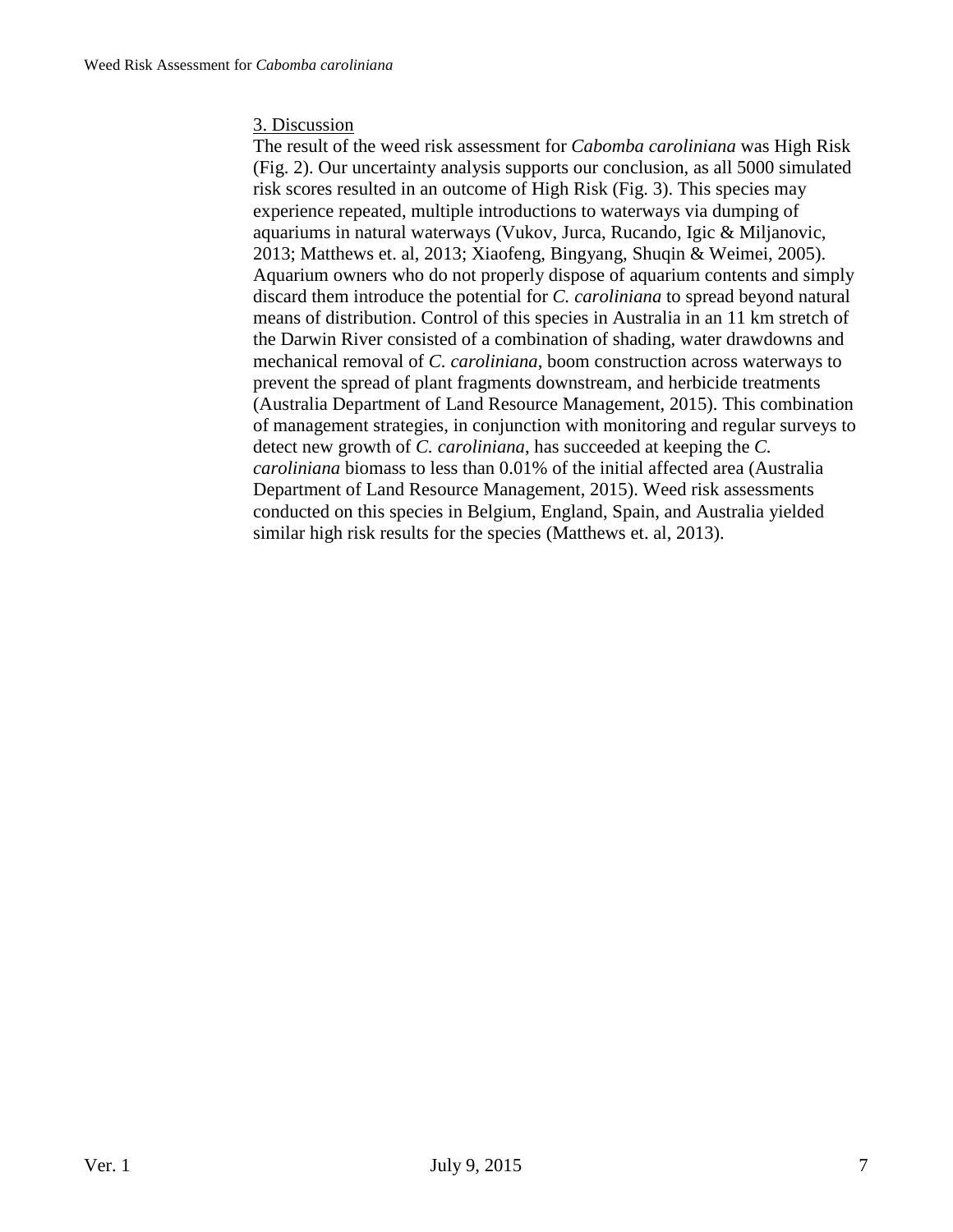4. Literature Cited

- MCL 324.41301. Natural Resources and Environmental Protection Act Part 413. Michigan Compiled Law 324.41301.
- MCL 324.41302. Natural Resources and Environmental Protection Act Part 413. Michigan Compiled Law 324.41302.
- APHIS. 2015. Phytosanitary Certificate Issuance & Tracking System (PCIT). United States Department of Agriculture, Animal and Plant Health Inspection Service (APHIS).

https://pcit.aphis.usda.gov/pcit/faces/index.jsp . (Archived at PERAL).

- Australia Department of Land Resource Management. 2015. Cabomba eradication program. Last accessed July 20, 2015, http://www.lrm.nt.gov.au/weeds/find/cabomba/eradication
- BackyardAquaponics. 2015. Backyard Aquaponics. Last accessed July 9, 2015, http://www.backyardaquaponics.com/
- Beal, W. T. 1900. Notes on *Cabomba caroliniana* A. Gray. Bulletin of the Torrey Botanical Club 27(2): 86.
- Bickel, T. O., 2012. Ecology of the submersed aquatic weed *Cabomba caroliniana* in Australia. Eighteenth Australasian Weeds Conference, Melbourne. Weed Society of Victoria: 21–24.
- Bickel, T. O. 2015. A boat hitchhiker's guide to survival: *Cabomba caroliniana*  desiccation resistance and survival ability. Hydrobiologia 746: 123-134
- Bickel, T. O., and S. S. Schooler. 2015. Effect of water quality and season on the population dynamics of *Cabomba caroliniana* in subtropical Queensland, Australia. Aquatic Botany 123: 64-71.
- Bryan, M. 2015. Increased inspections prove vital for prevention. Michigan's Aquatic Invasive Species Program Newsletter Winter 2015.
- Bultemeier, B. W., Netherland, M. D., Ferrell, J. A., and W. T. Haller. 2009. Differential herbicide response among three phenotypes of *Cabomba caroliniana*. Invasive Plant Science and Management, 2(4): 352-359.
- CABI. 2015. Invasive Species Compendium. Commonwealth Agricultural Bureau International (CABI). Last accessed July 9, 2015, http://www.cabi.org/isc/
- Capers, R. S., Selsky, R., Bugbee, G. T. and J. C. White. 2007. Aquatic plant community invisibility and scale-dependent patterns in native and invasive species richness. Ecology 88(12): 3135-3143.
- Darbyshire, S. J. 2003. Inventory of Canadian Agricultural Weeds. Minister of Public Works and Government Services, Canada. 396 pp.
- Dave's Garden. 2015. Dave's Garden. Last accessed July 9, 2015, http://davesgarden.com
- eFloras. 2015. Flora of North America. Missouri Botanical Gardens, St. Louis, Missouri & Harvard University Herbaria, Cambridge, Massachusetts. Last accessed July 9, 2015,

http://www.efloras.org/flora\_page.aspx?flora\_id=1

- Fassett, N. C., 1953. A monograph of Cabomba. Castanea 18(4): 116-128.
- GBIF. 2015. GBIF, Online database. Global Biodiversity Information Facility (GBIF). Last accessed July 9, 2015, http://www.gbif.org/species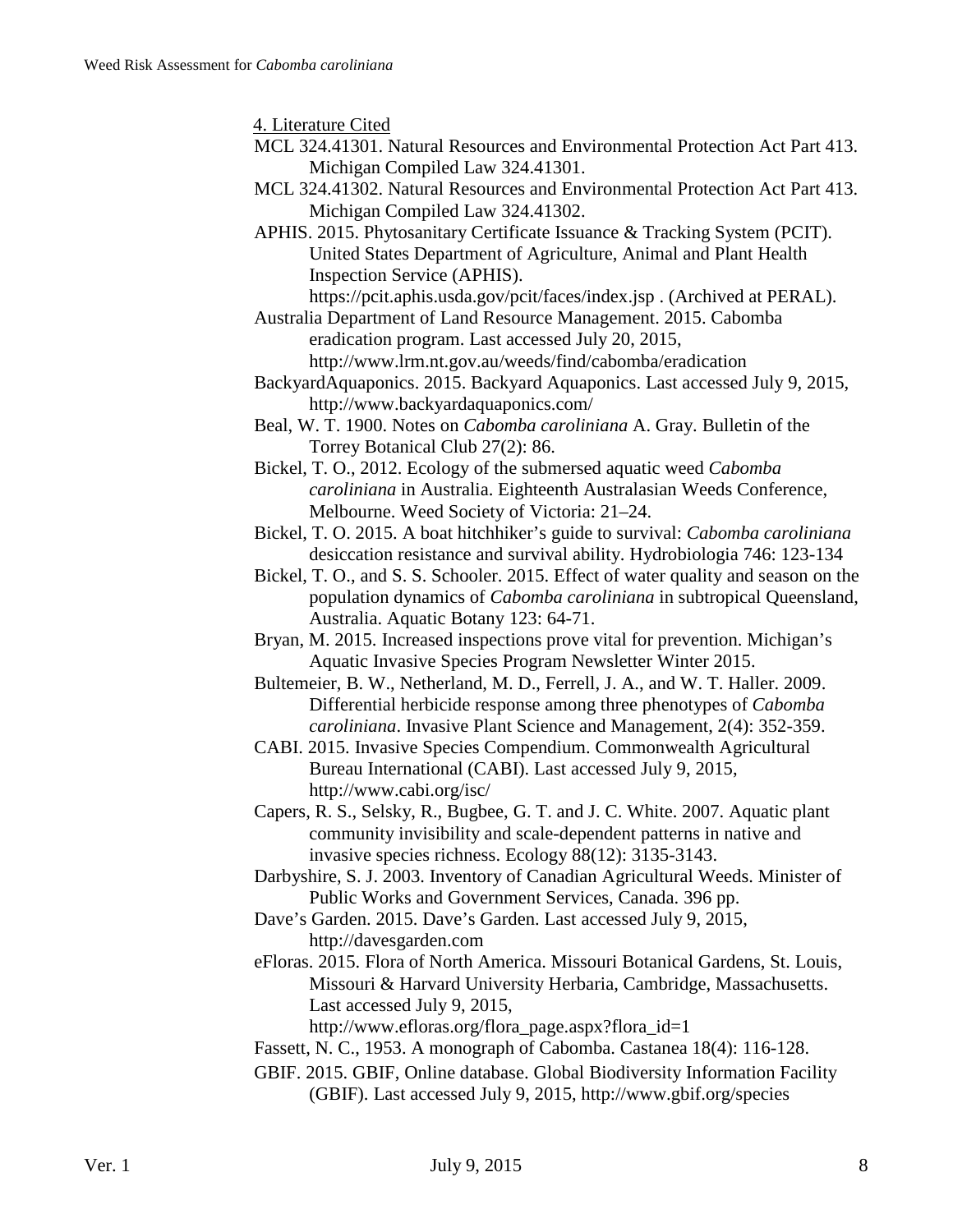- Greening, H. S., and J. Gerritsen. 1987. Changes in macrophyte community structure following drought in the Okefenokee Swamp, Georgia, U.S.A. Aquatic Botany 28: 113-128.
- Heap, I. 2015. The international survey of herbicide resistant weeds. Weed Science Society of America. Last accessed July 9, 2015, www.weedscience.com
- Heide-Jorgensen, H. S. 2008. Parasitic flowering plants. Brill, Leiden, The Netherlands. 438 pp.
- Hiltibran, R. C. 1965. The effect of diquat on aquatic plants in central Illinois. Weeds 13(1): 71-72.
- Hogsden, K. L., Sager, E. P., and T. C. Hutchinson. 2007. The impacts of nonnative macrophyte *Cabomba caroliniana* on littoral biota of Kasshabog Lake, Ontario. Journal of Great Lakes Research 33(2): 497-504.
- Hussner, A., Nehring, S., and S. Hilt. 2014. From first reports to successful control: A plea for improved management of alien aquatic plant species in Germany. Hydrobiologia 737: 321-331.
- IPPC. 2012. International Standards for Phytosanitary Measures No. 5: Glossary of Phytosanitary Terms. Food and Agriculture Organization of the United Nations, Secretariat of the International Plant Protection Convention (IPPC), Rome, Italy. 38 pp.
- IPPC. 2015. International Standards for Phytosanitary Measures No. 2: Framework for Pest Risk Analysis. Food and Agriculture Organization of the United Nations, Secretariat of the International Plant Protection Convention (IPPC), Rome, Italy. 18 pp.
- Jacobs, M. J., and H. J. Macisaac. 2009. Modelling spread of the invasive macrophyte *Cabomba caroliniana*. Freshwater Biology 54: 296-305.
- LiveAquaria. 2015. Cabomba. Last accessed July 20, 2015, http://www.liveaquaria.com/product/prod\_display.cfm?c=768+1632+796 &pcatid=796
- Lyon, J., and T. Eastman. 2006. Macrophyte species assemblages and distribution in a shallow, eutrophic lake. Northeastern Naturalist 13(3): 443-453.
- Mackey, A. P., and J. T. Swarbrick. 1997. The biology of Australian weeds 32. *Cabomba caroliniana* Gray. Plant Protection Quarterly 12(4): 154-165.
- Maki, K., and S. Galatowitsch. 2004. Movement of invasive aquatic plants in Minnesota (USA) through horticultural trade. Biological Conservation 118: 389-396.
- Martin, P.G. and J. M. Dowd, 1990. A protein sequence study of dicotyledons and its relevance to the evolution of the legumes and nitrogen fixation. Australian Systematic Botany 3:91-100.
- Matthews, J., Beringen, R., Lamers, L. P., Odé, B., Pot, R., van der Velde, G., van Valkenburg, J. L., and R. S. Leuven. 2013. Knowledge document for risk analysis of the non-native Fanwort (*Cabomba caroliniana*) in the Netherlands. Ministry of Economic Affairs, Netherlands. 63 pp.
- McCracken, A., Bainard, J. D., Miller, M. C., and B. C. Husband. 2013. Pathways of introduction of the invasive aquatic plant *Cabomba*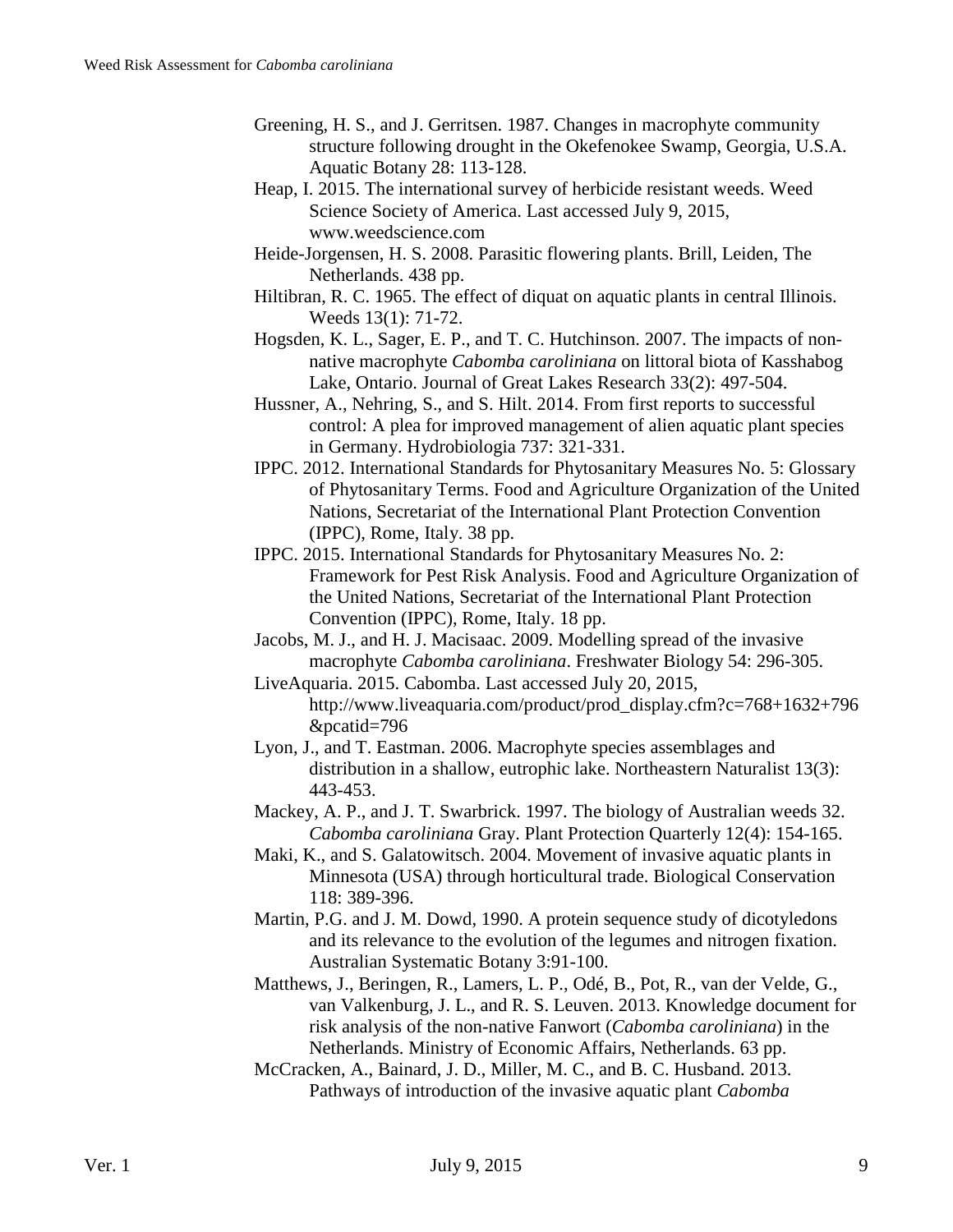*caroliniana*. Ecology and Evolution 3(6): 1427-1439.

- Morrison, W. E. and M. E. Hay. 2011. Induced chemical defenses in a freshwater macrophyte suppress herbivore fitness and the growth of associated microbes. Oecologia 165(2): 427-436.
- Nakai, S., Inoue, Y., Hosomi, M., and A. Murakami. 1999. Growth inhibition of blue-green algae by Allelopathic effects of macrophytes. Water Science and Technology 39(8): 47-53.
- National Plant Board. 2015. Laws and regulations. Last accessed July 21, 2015, http://nationalplantboard.org/laws-and-regulations/
- NGRP. 2015. Germplasm Resources Information Network (GRIN). United States Department of Agriculture, Agricultureal Research Service, National Genetic Resources Program (NGRP). Last accessed July 9, 2015, http://www.ars-grin.gov/cgi-bin/npgs/html/queries.pl?language=en
- Nickrent, D. 2009. Parasitic plant classification. Southern Illinois University Carbondale, Carbondale IL. Last accessed July 9, 2015, http://www.parasiticplants.siu.edu/ListParasites.html
- Ørgaard, M. 1991. The genus *Cabomba* (Cabombaceae) a taxonomic study. Nordic Journal of Botany 11: 179-203.
- Osborn, J. M., Taylor, T. N., and E. L. Schneider. 1991. Pollen morphology and ultrastructure of the Cabombaceae: Correlations with pollination biology. American Journal of Botany 78(10): 1367-1378
- PPQ. 2015. Guidelines for the USDA-APHIS-PPQ Weed Risk Assessment Process. United States Department of Agriculture (USDA), Animal and Plant Health Inspection Service (APHIS), Plant Protection and Quarantine (PPQ). 125 pp.
- Prusak, A. C., O'Neal, J., and J. Kubanek. 2005. Prevalence of chemical defenses among freshwater plants. Journal of Chemical Ecology 31(5): 1145-1160.
- Randall, R. P. 2012. A global compendium of weeds,  $2<sup>nd</sup>$  edition. Department of Agriculture and Food, Western Australia, Perth, Australia. 528 pp.
- Ricketts, T. H., E. Dinerstein, D. M. Olson, C. J. Loucks, W. Elchbaum, D. DellaSala, K. Kavanagh, P. Hedao, P. T. Hurley, K. M. Carney, R. Abell, and S. Walters (eds.). 1999. Terrestrial Ecosystems of North America-A conservation assessment. Island Press, Washington, D.C. 485 pp.
- Riemer, D. N., and R. D. Ilnicki. 1968. Reproduction and overwintering of Cabomba in New Jersey. Weed Science 16(1): 101-102.
- Schneider, E. L., and J. M. Jeter. 1982. Morphological studies of the Nymphaeceae. XII. The floral biology of *Cabomba caroliniana*. American Journal of Botany 69(9): 1410-1419.
- Schooler, S. S. 2008. Shade as a management tool for the invasive submerged macrophyte, *Cabomba caroliniana*. Journal of Aquatic Plant Management 46: 168-171.
- Schooler, S., and M. Julien. 2011. Effects of depth and season on the population dynamics of *Cabomba caroliniana* in south-east Queensland. Fifteenth Australian Weeds Conference 768-771.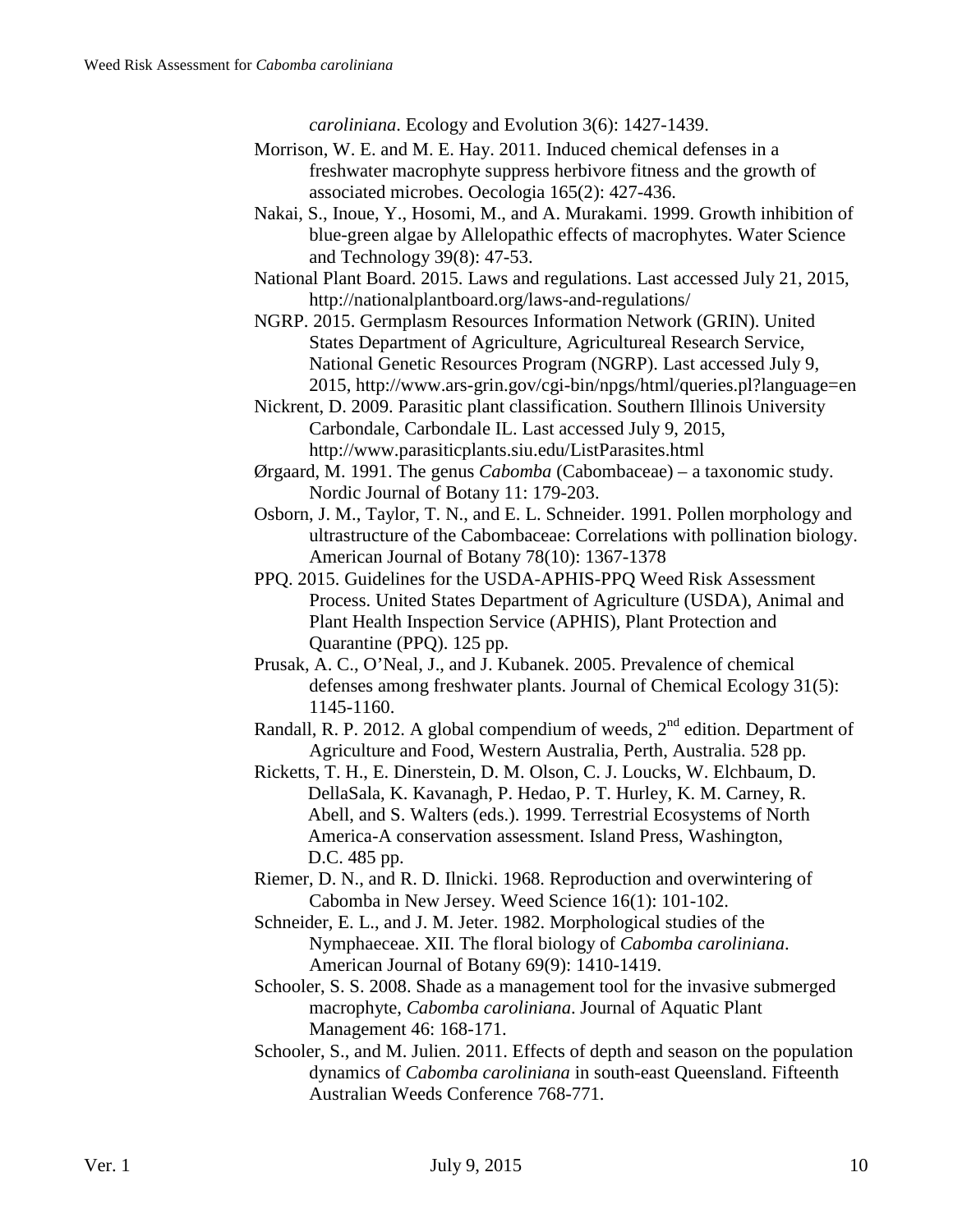- Schooler, S., Julien, M., and G. C. Walsh. 2006. Predicting the response of *Cabomba caroliniana* populations to biological control agent damage. Australian Journal of Entomology 45: 327-330.
- Tarver, D. P. and D. R. Sanders. 1977. Selected life cycle features of fanwort. Journal of Aquatic Plant Management 15: 18-22.
- Taylor, M. L., Gutman, B. L., Melrose, N. A., Ingraham, A. M., Schwartz, J. A., and J. M. Osborn. 2008. Pollen and anther ontogeny in *Cabomba caroliniana* (Cabombaceae, Nymphaeales). American Journal of Botany 95(4): 399-413.
- Vukov, D., Jurca, T., Rućando, M., Igić, R., and B. Miljanović.2013. *Cabomba caroliniana* A. Gray 1837 – A new, alien and potentially invasive species in Serbia. Archives of Biological Science Belgrade 63(4): 1515-1520.
- Wilson, C. E., Darbyshire, S. J., and R. Jones. 2007. The biology of invasive alien plants in Canada. 7. *Cabomba caroliniana* A. Gray. Canadian Journal of Plant Science 87: 615-638.
- Xiaofeng, J., Bingyang, D., Shuqin, G., and J. Weimei. 2005. Invasion and spreading of *Cabomba caroliniana* revealed by RAPD markers. Chinese Journal of Oceanography and Limnology 23(4): 406-413.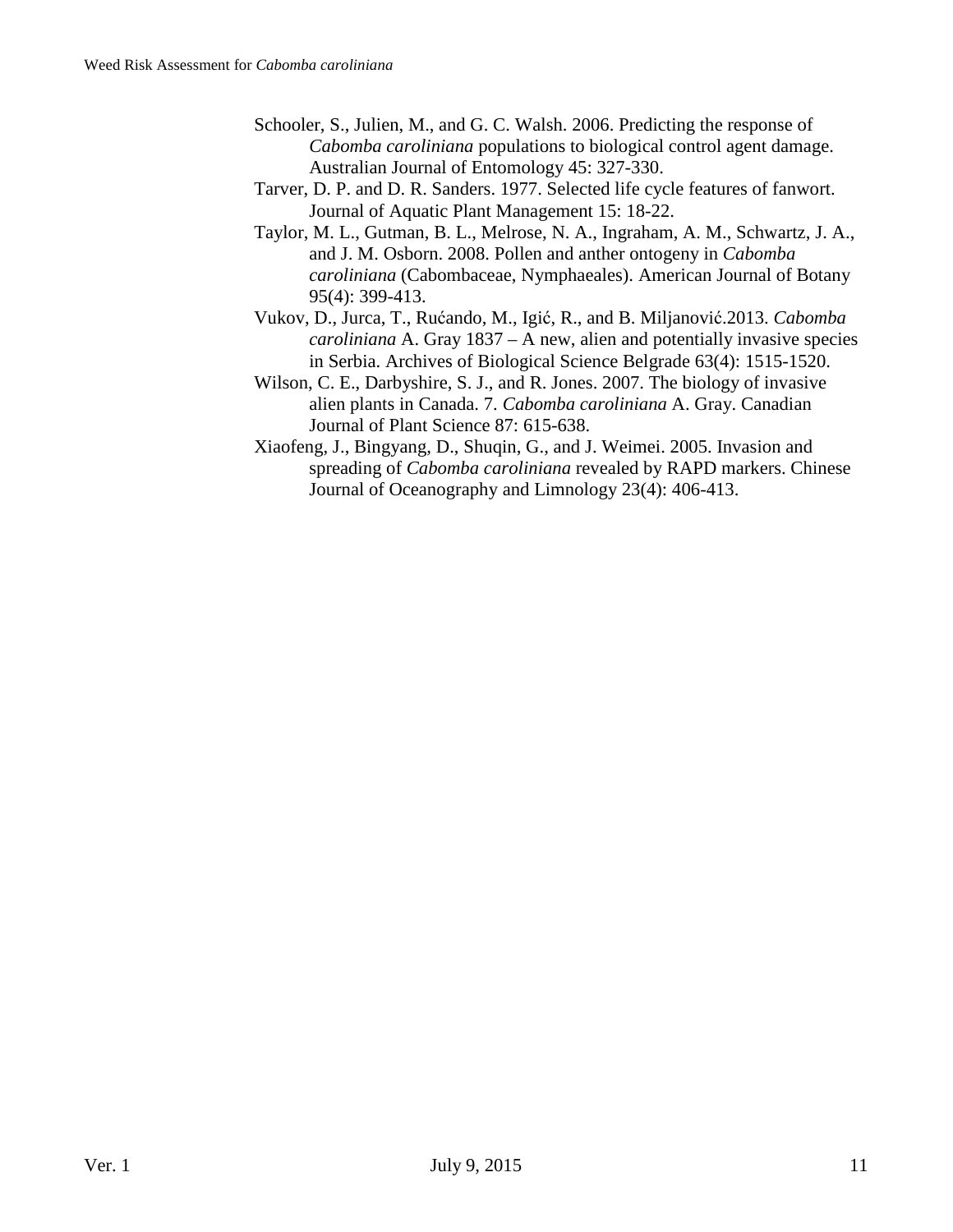**Appendix A**. Weed risk assessment for *Cabomba caroliniana* A. Gray (Cabombaceae). Below is all of the evidence and associated references used to evaluate the risk potential of this taxon. We also include the answer, uncertainty rating, and score for each question. The Excel file, where this assessment was conducted, is available upon request.

| <b>Question ID</b>                                                                                                                                                                                                                                                                                                                | Answer -<br>Uncertainty | <b>Score</b>     | Notes (and references)                                                                                                                                                                                                                                                                                                                                                                                                                                                                                                                                                                                                                                                                                                                                                                                                                                                                                                                                                                                                                                                                                                                                                                                                                                                                                                                                                                                                                                                                                                                                                                                                                                                                                                                                                                                                                                                                                              |
|-----------------------------------------------------------------------------------------------------------------------------------------------------------------------------------------------------------------------------------------------------------------------------------------------------------------------------------|-------------------------|------------------|---------------------------------------------------------------------------------------------------------------------------------------------------------------------------------------------------------------------------------------------------------------------------------------------------------------------------------------------------------------------------------------------------------------------------------------------------------------------------------------------------------------------------------------------------------------------------------------------------------------------------------------------------------------------------------------------------------------------------------------------------------------------------------------------------------------------------------------------------------------------------------------------------------------------------------------------------------------------------------------------------------------------------------------------------------------------------------------------------------------------------------------------------------------------------------------------------------------------------------------------------------------------------------------------------------------------------------------------------------------------------------------------------------------------------------------------------------------------------------------------------------------------------------------------------------------------------------------------------------------------------------------------------------------------------------------------------------------------------------------------------------------------------------------------------------------------------------------------------------------------------------------------------------------------|
| ESTABLISHMENT/SPREAD<br><b>POTENTIAL</b>                                                                                                                                                                                                                                                                                          |                         |                  |                                                                                                                                                                                                                                                                                                                                                                                                                                                                                                                                                                                                                                                                                                                                                                                                                                                                                                                                                                                                                                                                                                                                                                                                                                                                                                                                                                                                                                                                                                                                                                                                                                                                                                                                                                                                                                                                                                                     |
| ES-1 [What is the taxon's<br>establishment and spread status<br>outside its native range? (a)<br>Introduced elsewhere =>75<br>years ago but not escaped; (b)<br>Introduced <75 years ago but<br>not escaped; (c) Never moved<br>beyond its native range; (d)<br>Escaped/Casual; (e)<br>Naturalized; (f) Invasive; (?)<br>Unknown] | $f - negl$              | 5                | Cabomba caroliniana A. Gray (fanwort) is a subtropical<br>freshwater submerged aquatic plant that is spreading<br>worldwide. The pattern of multiple introductions and<br>subsequent spread of populations of C. caroliniana in the<br>United States is supported by several observational and<br>herbarium records (McCracken, Bainard, Miller, &<br>Husband, 2013). C. caroliniana's native distribution<br>includes Brazil, Paraguay, Uruguay, and Argentina in South<br>America, and extends into southeastern North America<br>(Xiaofeng, Bingyang, Shuqin & Weimei, 2005). Cabomba<br>caroliniana has naturalized in Australia, Belgium, Canada,<br>England, Hungary, India, Malaysia, Mexico, the<br>Netherlands, Serbia, Sri Lanka, and Vietnam (GBIF, 2015;<br>McCracken, Bainard, Miller, & Husband, 2013; Vukov,<br>Jurca, Rucando, Igic & Miljanovic, 2013). Typically<br>considered a tropical or sub-tropical species, C.<br>caroliniana's spread through the northeastern United States<br>and now into Canada is a more recent phenomenon that<br>shows it is adaptable and capable of surviving in temperate<br>or continental climates (Wilson, Darbyshire & Jones, 2007;<br>Matthews et. al, 2013). C. caroliniana is the only species of<br>the genus Cabomba that has been widely introduced outside<br>its native range. In Canada, C. caroliniana overwinters under<br>prolonged snow and ice cover and continues to thrive and<br>spread, indicating that it can survive winter conditions<br>(Matthews et. al, 2013). Spread of fanwort has been rapid<br>since its first discovery at Kasshabog Lake in Canada in<br>1991 (Wilson, Darbyshire & Jones, 2007). This is similar in<br>reports from Black Lake in Louisiana, where fanwort has<br>spread to infest 2000 of 6000 ha (Wilson, Darbyshire &<br>Jones, 2007). Alternate answers for the Monte Carlo<br>simulation were both "e." |
| ES-2 (Is the species highly<br>domesticated)                                                                                                                                                                                                                                                                                      | $n - low$               | $\boldsymbol{0}$ | This species is cultivated in the aquarium trade<br>(DavesGarden, 2015); we found no evidence that it has been<br>bred to reduce weedy traits. Furthermore, wild and<br>naturalized populations of C. caroliniana are similar to those<br>sold via the aquatic plant trade (Matthews et. al, 2013),<br>indicating no difference between the cultivated and wild<br>populations.                                                                                                                                                                                                                                                                                                                                                                                                                                                                                                                                                                                                                                                                                                                                                                                                                                                                                                                                                                                                                                                                                                                                                                                                                                                                                                                                                                                                                                                                                                                                     |
| ES-3 (Weedy congeners)                                                                                                                                                                                                                                                                                                            | n - mod                 | $\boldsymbol{0}$ | The genus Cabomba contains seven species (Fassett, 1953).<br>Randall (2012) categorizes five of these species as<br>naturalized (e.g., C. aquatica, C. furcata), two as non-<br>specific type weeds (C. australis, C. haynesii), and one as an<br>agricultural weed (C. pulcherrima) somewhere in the world.<br>However, none of these species have been well-studied, and<br>we found very little evidence as to the weediness of these                                                                                                                                                                                                                                                                                                                                                                                                                                                                                                                                                                                                                                                                                                                                                                                                                                                                                                                                                                                                                                                                                                                                                                                                                                                                                                                                                                                                                                                                            |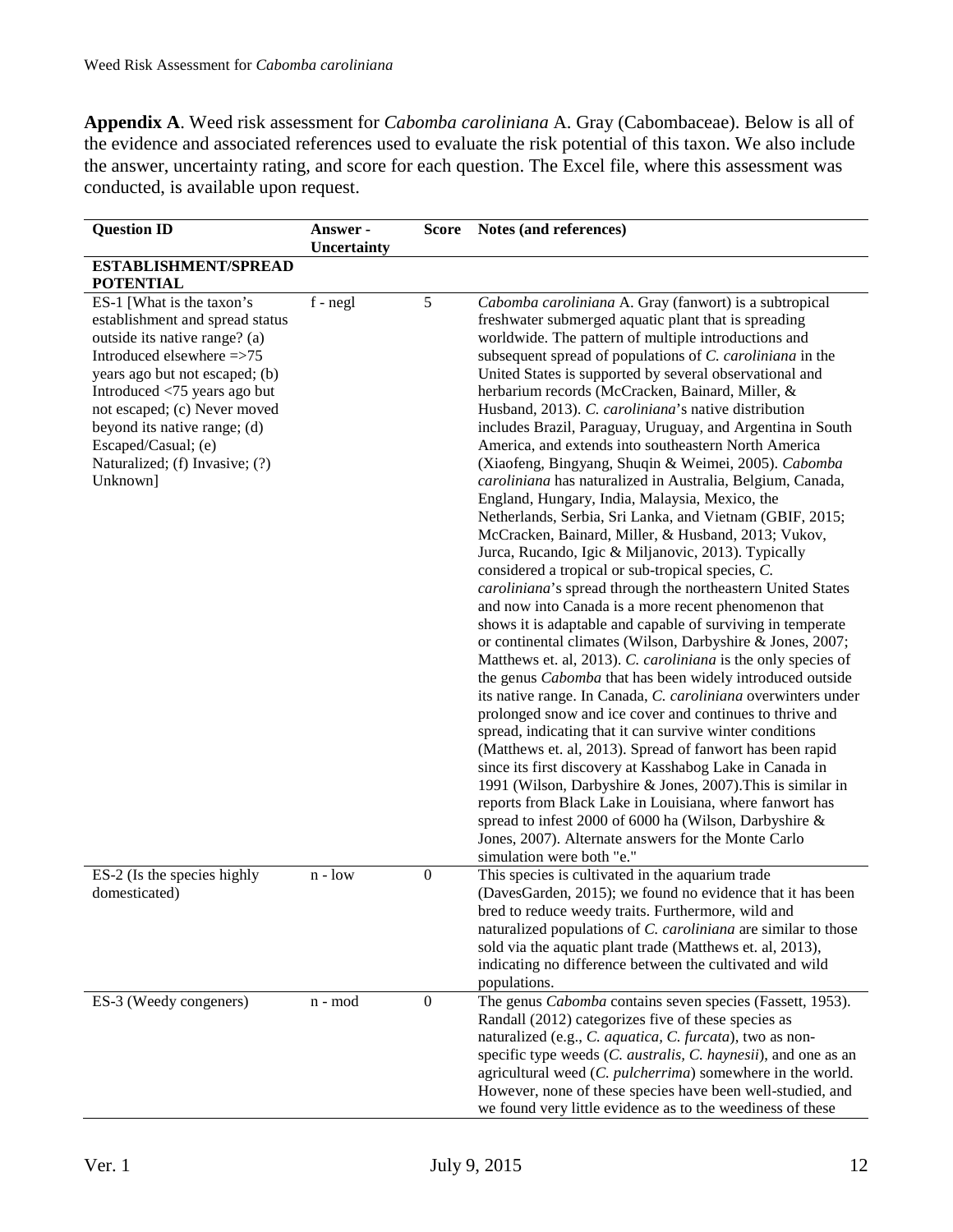| <b>Question ID</b>                                       | Answer -<br>Uncertainty | <b>Score</b>     | Notes (and references)                                                                                                                                                                                                                                                                                                                                                                                                                                                                                                                                                                                                                                                                                                                                                                                                                                                                                                                                                                                                                                                                                                                                                                                                                                                                                                                                                                                                                                                                                                                                                                            |
|----------------------------------------------------------|-------------------------|------------------|---------------------------------------------------------------------------------------------------------------------------------------------------------------------------------------------------------------------------------------------------------------------------------------------------------------------------------------------------------------------------------------------------------------------------------------------------------------------------------------------------------------------------------------------------------------------------------------------------------------------------------------------------------------------------------------------------------------------------------------------------------------------------------------------------------------------------------------------------------------------------------------------------------------------------------------------------------------------------------------------------------------------------------------------------------------------------------------------------------------------------------------------------------------------------------------------------------------------------------------------------------------------------------------------------------------------------------------------------------------------------------------------------------------------------------------------------------------------------------------------------------------------------------------------------------------------------------------------------|
|                                                          |                         |                  | species, and no direct evidence that any of these species are<br>significant weeds. Information on the weediness of C.<br>caroliniana's congeners may be limited due to the fact that<br>Darbyshire (2003) includes C. pulcherrima as well as C.<br>caroliniana in his Inventory of Canadian Agricultural<br>Weeds, but does not describe the agricultural effects of<br>either species further than their establishment and spread.<br>There is some taxonomic confusion surrounding $C$ .<br>pulcherrima; while some sources list C. pulcherrima as its<br>own species (Darbyshire, 2003; Greening & Gerritsen, 1987,<br>Prusak, O'Neal, & Kubanek, 2005), others list it as C.<br>caroliniana var. pulcherrima (Hussner, Nehring, & Hilt,<br>2014; Vukov, Jurca, Rucando, Igic & Miljanovic, 2013).<br>Because it is not clear whether C. pulcherrima is a variety of<br>C. caroliniana or its own species, we answered no, but with<br>moderate uncertainty.                                                                                                                                                                                                                                                                                                                                                                                                                                                                                                                                                                                                                                  |
| ES-4 (Shade tolerant at some<br>stage of its life cycle) | $? - max$               | $\boldsymbol{0}$ | Cabomba caroliniana is a submerged aquatic species that<br>can grow in waters up to 10 meters deep, but is more<br>commonly found in waters up to 3 meters deep (Mackey &<br>Swarbrick, 1997; Schneider & Jeter, 1982). The literature<br>qualitatively defines this species as having high light and<br>clear water requirements (Matthews et. al, 2013; Mackey &<br>Swarbrick, 1997; Ørgaard, 1991). In one experimental study,<br>high shade levels (99%) reduced C. caroliniana biomass to<br>$<$ 10% of former abundance within 60 days and eliminated C.<br>caroliniana within 120 days during summer at 1 to 3 m<br>depth (Schooler, 2008). However, 99% shade is somewhat<br>excessive and cannot be expected to occur naturally. With<br>respect to this question, we consider 90% shade to be the<br>threshold for a yes response. Schooler (2008) also evaluated<br>the effect of 70% shade covering and found that this<br>moderate amount of shading reduced C. caroliniana<br>biomass at 2 m depth, and "arguably" at 3 m depth, but had<br>no effect on biomass at 1 m depth or shallower (Schooler,<br>2008). For this question, we answered "unknown." This is a<br>submerged species, indicating that it requires less light than<br>emergent species. The literature states that the species has<br>high light requirements, yet the variability of depth of<br>growth depends on a variety of light attenuation factors,<br>notably turbidity (Lyon & Eastman, 2006). Without knowing<br>the exact light requirements of this species, we cannot<br>answer more specifically. |
| ES-5 (Climbing or smothering<br>growth form)             | $n - negl$              | $\boldsymbol{0}$ | Although this species has long submerged stems (Schooler<br>& Julien, $2011$ ), it is not a vine, nor does it form tightly<br>appressed basal rosettes.                                                                                                                                                                                                                                                                                                                                                                                                                                                                                                                                                                                                                                                                                                                                                                                                                                                                                                                                                                                                                                                                                                                                                                                                                                                                                                                                                                                                                                           |
| ES-6 (Forms dense thickets)                              | $y - negl$              | $\overline{2}$   | In its introduced range, C. caroliniana forms dense<br>monotypic stands (McCracken, Bainard, Miller, & Husband,<br>2013). The species' density is high in shallow water and<br>decreases with increasing depth (Schooler & Julien, 2011). It<br>forms large, dense, uniform beds and populations (Vukov,<br>Jurca, Rucando, Igic & Miljanovic, 2013).                                                                                                                                                                                                                                                                                                                                                                                                                                                                                                                                                                                                                                                                                                                                                                                                                                                                                                                                                                                                                                                                                                                                                                                                                                             |
| ES-7 (Aquatic)                                           | y - negl                | 1                | Cabomba caroliniana is categorized as a "freshwater<br>submerged aquatic plant" (McCracken, Bainard, Miller, &<br>Husband, 2013) and a "submerged aquatic macrophyte"                                                                                                                                                                                                                                                                                                                                                                                                                                                                                                                                                                                                                                                                                                                                                                                                                                                                                                                                                                                                                                                                                                                                                                                                                                                                                                                                                                                                                             |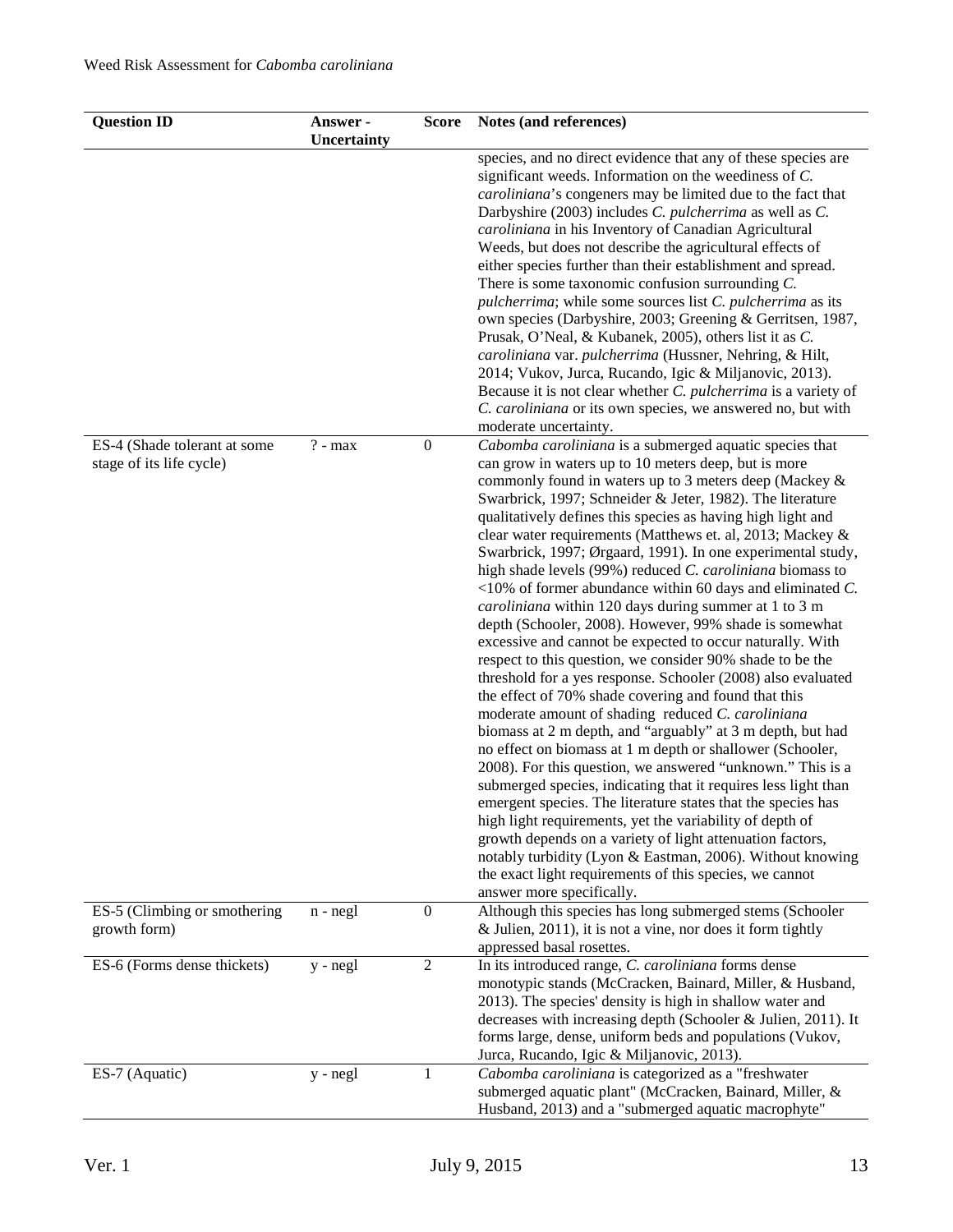| <b>Question ID</b>                                | Answer -<br>Uncertainty | <b>Score</b>     | Notes (and references)                                                                                                                                                                                                                                                                                                                                                                                                                                                                                                                                                                                                                                                                                                                                                                                                                                                                                                                                                                                                                                                                                                                                                                                                                                                                                                                                                                                                                                                                                                                                                                                                                                                                                                          |
|---------------------------------------------------|-------------------------|------------------|---------------------------------------------------------------------------------------------------------------------------------------------------------------------------------------------------------------------------------------------------------------------------------------------------------------------------------------------------------------------------------------------------------------------------------------------------------------------------------------------------------------------------------------------------------------------------------------------------------------------------------------------------------------------------------------------------------------------------------------------------------------------------------------------------------------------------------------------------------------------------------------------------------------------------------------------------------------------------------------------------------------------------------------------------------------------------------------------------------------------------------------------------------------------------------------------------------------------------------------------------------------------------------------------------------------------------------------------------------------------------------------------------------------------------------------------------------------------------------------------------------------------------------------------------------------------------------------------------------------------------------------------------------------------------------------------------------------------------------|
|                                                   |                         |                  | (Schooler, 2008).                                                                                                                                                                                                                                                                                                                                                                                                                                                                                                                                                                                                                                                                                                                                                                                                                                                                                                                                                                                                                                                                                                                                                                                                                                                                                                                                                                                                                                                                                                                                                                                                                                                                                                               |
| ES-8 (Grass)                                      | $n - negl$              | $\boldsymbol{0}$ | This species is a member of the family Cabombaceae and is<br>therefore not a grass (Bickel & Schooler, 2015).                                                                                                                                                                                                                                                                                                                                                                                                                                                                                                                                                                                                                                                                                                                                                                                                                                                                                                                                                                                                                                                                                                                                                                                                                                                                                                                                                                                                                                                                                                                                                                                                                   |
| ES-9 (Nitrogen-fixing woody<br>plant)             | $n - negl$              | $\boldsymbol{0}$ | We found no evidence that this species fixes nitrogen.<br>Further, this species is not in a plant family known to have<br>N-fixing capabilities (Martin and Dowd, 1990).                                                                                                                                                                                                                                                                                                                                                                                                                                                                                                                                                                                                                                                                                                                                                                                                                                                                                                                                                                                                                                                                                                                                                                                                                                                                                                                                                                                                                                                                                                                                                        |
| ES-10 (Does it produce viable<br>seeds or spores) | $y - negl$              | $\mathbf{1}$     | Information about sexual reproduction is highly variable. It<br>appears as though this species is able to reproduce sexually<br>within its native range (Jacobs & Macisaac, 2009), but<br>reproduces almost exclusively vegetatively outside of its<br>native range. For this reason, we answered yes/negligible<br>because it is apparent that this species is capable of<br>reproducing through seeds, but only within its native range.<br>Detailed evidence: Cabomba caroliniana rarely produces<br>viable seeds in its introduced range and therefore depends<br>primarily on humans to disperse vegetative propagules to<br>new watersheds (Bickel & Schooler, 2015, Schooler, 2008).<br>It does not appear to reproduce sexually in Kasshabog Lake<br>in Canada (Jacobs & Macisaac, 2009). Some seeds and<br>seedlings have been found near Darwin in the Northern<br>Territory of Australia, but seeds have not been found at any<br>other site in Australia (Schooler, Julien & Walsh, 2006). In<br>New Jersey, no seedlings were found in the field, no seed<br>germinated after elapsed times, and examination of<br>longitudinal and cross-sections showed no evidence of an<br>embryo in any of the seed sectioned, leading researchers to<br>conclude that "reproduction by seed, if it occurs at all, is of<br>very minor importance" (Riemer & Ilnicki, 1968). Of<br>specific importance to northern states and nations is that<br>seeds appear only in the plant's tropical native range and in<br>tropical and subtropical regions of its non-native range<br>(Matthews et. al, 2013), seed reproduction is thought to be<br>rare to nonexistent in the northern parts of fanwort's range<br>(Ørgaard, 1991). |
| ES-11 (Self-compatible or<br>apomictic)           | n - mod                 | $-1$             | The literature is somewhat confounded as to the possibility<br>of self-fertilization; while it appears that biologically, there<br>are mechanisms in place to prevent self-fertilization, some<br>sources indicate that self-fertilization has been observed. The<br>results of caging experiments by Schneider & Jeter (1982)<br>indicate that direct autogamy does not occur, since none of<br>the 14 caged flowers produced seeds. Protogyny is,<br>therefore, "absolute" (Schneider & Jeter, 1982). Biologically,<br>flowers are designed to be protogynous, shedding pollen<br>only after the stigma has ceased to be productive, effectively<br>preventing self-fertilization (Wilson, Darbyshire & Jones,<br>2007). Cabomba, the genus, is protogynous with a 2 day<br>flowering period; on the first day, stigmata are receptive in<br>the flower. Flowers close in the evening, submerge, and<br>reemerge as functionally staminate flowers on the second<br>day (Taylor et. al, 2008). Ørgaard (1991) confirmed<br>observations about the species' two-day flowering cycle and<br>the mechanisms to prevent self-fertilization, but notes that<br>the observations included fruit setting in plants that were                                                                                                                                                                                                                                                                                                                                                                                                                                                                                                         |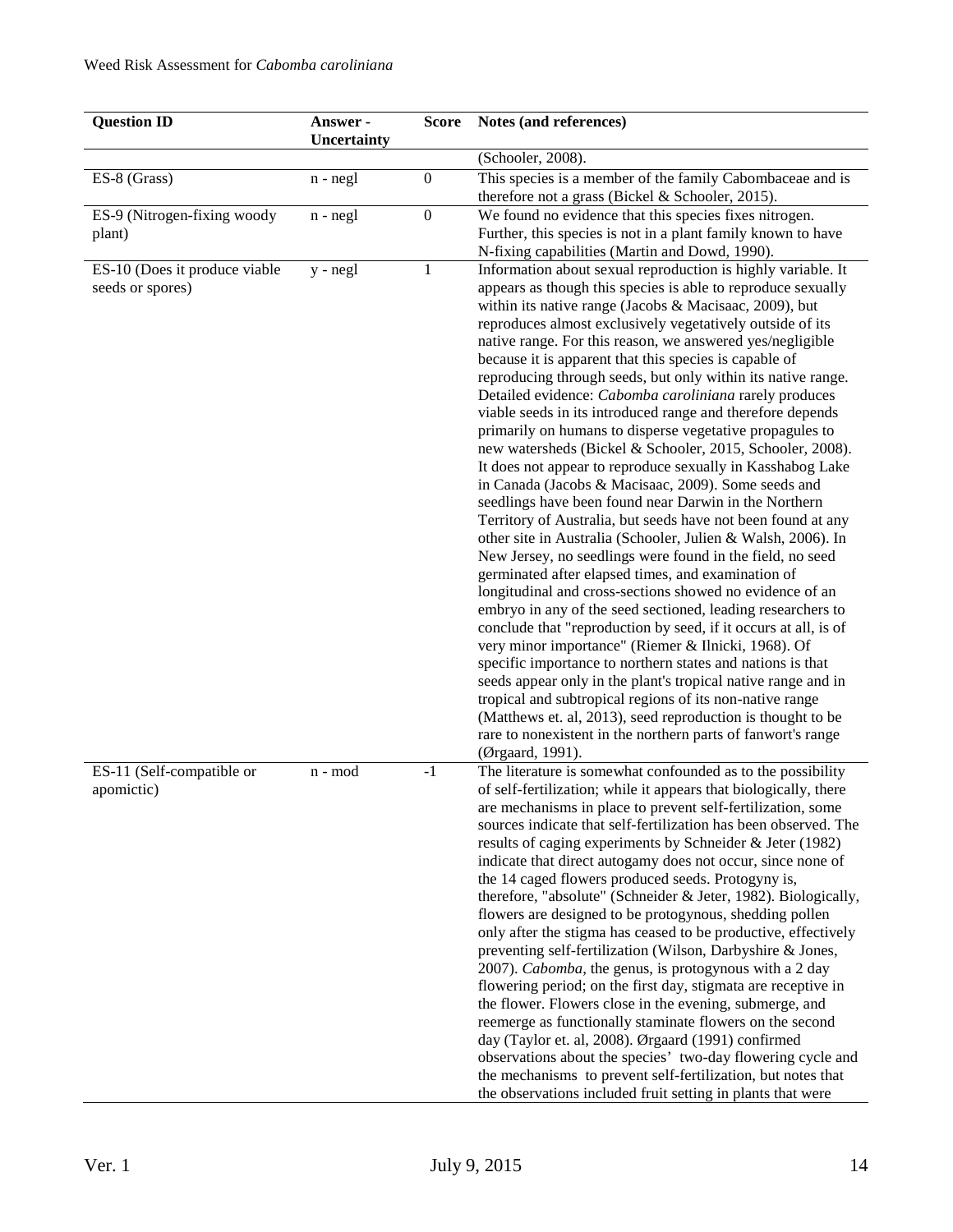| <b>Question ID</b>                                                                                                                                                                                                   | Answer -<br>Uncertainty | <b>Score</b>     | Notes (and references)                                                                                                                                                                                                                                                                                                                                                                                                                                                                                                                                                                                                                                                                                                                                                                                                                                                                                                                                                                                                                                                                                                                                                                                                                                                                                                                                                                                                                                                                                                                                                                                                                                                                                                                                                     |
|----------------------------------------------------------------------------------------------------------------------------------------------------------------------------------------------------------------------|-------------------------|------------------|----------------------------------------------------------------------------------------------------------------------------------------------------------------------------------------------------------------------------------------------------------------------------------------------------------------------------------------------------------------------------------------------------------------------------------------------------------------------------------------------------------------------------------------------------------------------------------------------------------------------------------------------------------------------------------------------------------------------------------------------------------------------------------------------------------------------------------------------------------------------------------------------------------------------------------------------------------------------------------------------------------------------------------------------------------------------------------------------------------------------------------------------------------------------------------------------------------------------------------------------------------------------------------------------------------------------------------------------------------------------------------------------------------------------------------------------------------------------------------------------------------------------------------------------------------------------------------------------------------------------------------------------------------------------------------------------------------------------------------------------------------------------------|
|                                                                                                                                                                                                                      |                         |                  | neither hand nor insect pollinated, and concludes that in field<br>conditions, rain, wind, and passing animals would be enough<br>to transfer pollen, and some degree of autogamy must be<br>expected in nature. We answered no because the weight of<br>the evidence indicates that C. caroliniana is not self-<br>compatible, but used moderate uncertainty given Ørgaard's<br>observations.                                                                                                                                                                                                                                                                                                                                                                                                                                                                                                                                                                                                                                                                                                                                                                                                                                                                                                                                                                                                                                                                                                                                                                                                                                                                                                                                                                             |
| ES-12 (Requires special<br>pollinators)                                                                                                                                                                              | $n - negl$              | $\boldsymbol{0}$ | C. caroliniana is an entomophilous species (Osborn, Taylor<br>& Schneider, 1991) and is pollinated by small insects,<br>primarily flies (Taylor et. al, 2008; Schneider & Jeter, 1982).<br>In one study in Louisiana, honey bees were the main<br>pollinators (Tarver & Sanders, 1977).                                                                                                                                                                                                                                                                                                                                                                                                                                                                                                                                                                                                                                                                                                                                                                                                                                                                                                                                                                                                                                                                                                                                                                                                                                                                                                                                                                                                                                                                                    |
| ES-13 [What is the taxon's<br>minimum generation time? (a)<br>less than a year with multiple<br>generations per year; (b) 1 year,<br>usually annuals; (c) 2 or 3<br>years; (d) more than 3 years; or<br>(?) unknown] | b - mod                 | $\mathbf{1}$     | Because C. caroliniana reproduces primarily through<br>vegetative reproduction and because we found very little<br>information about seed reproduction, we evaluated this<br>question using information about vegetative reproduction.<br>Towards the end of the growing season, C. caroliniana<br>stems become increasingly hard and brittle, and eventually<br>fragment (Riemer & Ilnicki, 1968; Bickel & Schooler,<br>2015). Observations at Kasshabog Lake, Canada, indicate<br>that turion-like structures either break free or remain<br>attached to the rooted stem, and rooted and broken stems lie<br>prostrate on the lake bottom throughout the winter. The stem<br>fragments remain green under ice cover as illustrated by<br>healthy green rooted plants and fragments collected<br>immediately following ice break-up in the spring (Hogsden,<br>Sager, & Hutchinson, 2007). Jacobs & Macisaac (2009)<br>confirms that this species "can reproduce asexually via auto-<br>fragmentation, provided there is at least one node and an<br>intact leaf." Consequently, we answered "b". Because<br>observations of "fast growth of C. caroliniana from<br>fragments early in the growing season and the high number<br>of asexual propagules" (Matthews et. al, 2013) indicate that<br>natural fragmentation any time before the end of the growing<br>season could result in new growth of individuals, we used<br>"a" for both alternate answers for the Monte Carlo<br>simulation. We used moderate uncertainty since human<br>mediated forms of fragmentation (i.e. cutting from boat<br>propellers) are very likely to happen in lakes in $C$ .<br>caroliniana beds, thus leading to multiple generations per<br>year, even without natural fragmentation. |
| ES-14 (Prolific reproduction)                                                                                                                                                                                        | n - mod                 | $-1$             | C. caroliniana has a low seed set throughout its native range<br>(Ørgaard, 1991), even when compared to congeners<br>(Mackey & Swarbrick, 1997). It also has a low seed set<br>within its northern, introduced range (McCracken, Bainard,<br>Miller, & Husband, 2013). A Serbian study found no<br>evidence of seed production and concluded that "it could be<br>assumed that in Serbia it propagates exclusively by stem<br>fragments" (Vukov, Jurca, Rucando, Igic & Miljanovic,<br>2013), while Canadian risk analysts noted that "without seed<br>reproduction" C. caroliniana "reproduces vegetatively"<br>(CFIA, 2001). Although this question normally requires<br>quantitative evidence, based on the amount of qualitative and<br>anecdotal evidence; we answered no with moderate                                                                                                                                                                                                                                                                                                                                                                                                                                                                                                                                                                                                                                                                                                                                                                                                                                                                                                                                                                               |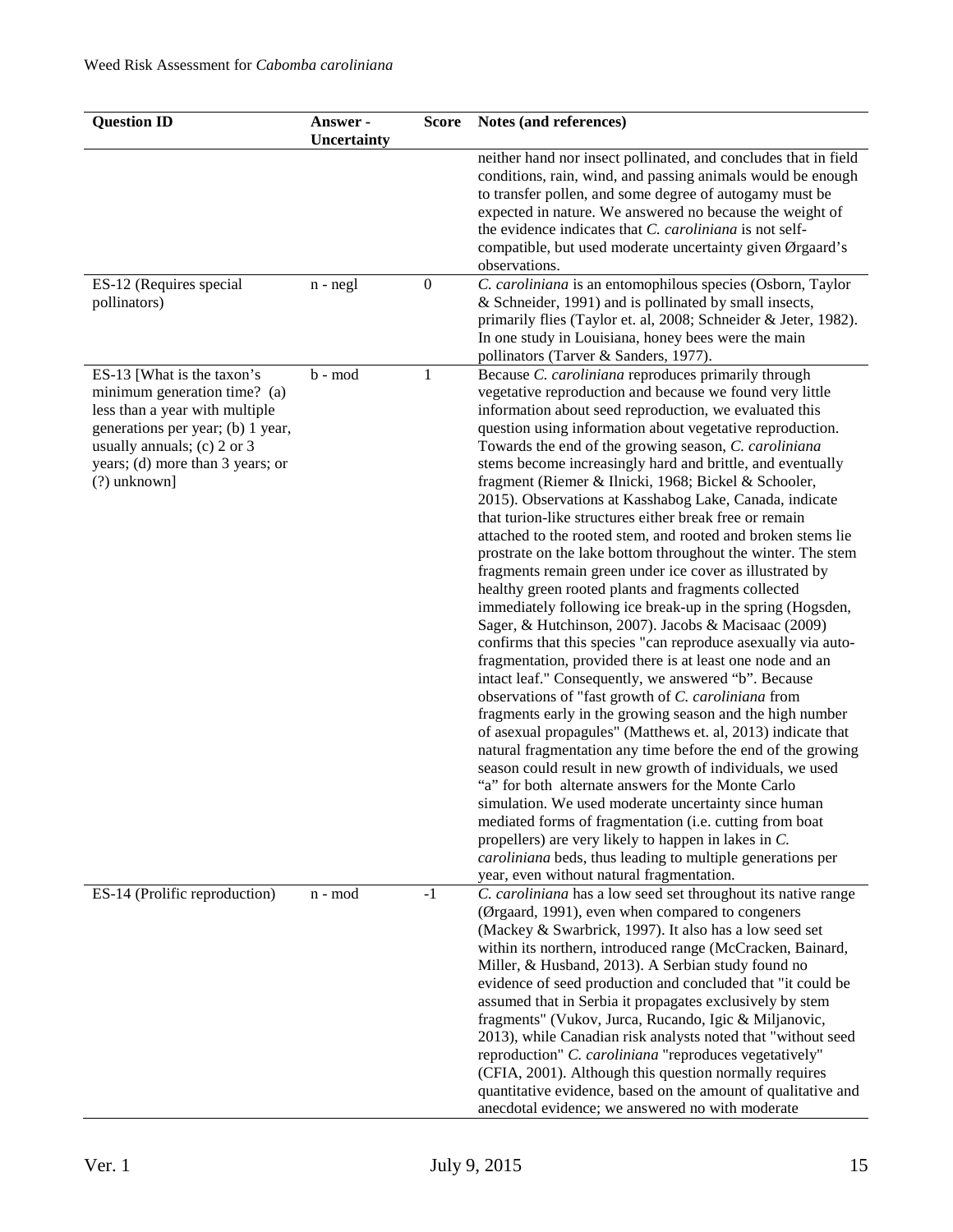| <b>Question ID</b>                                                                  | Answer -<br>Uncertainty | <b>Score</b>     | Notes (and references)                                                                                                                                                                                                                                                                                                                                                                                                                                                                                                                                                                                                                                                                                                                                                                         |
|-------------------------------------------------------------------------------------|-------------------------|------------------|------------------------------------------------------------------------------------------------------------------------------------------------------------------------------------------------------------------------------------------------------------------------------------------------------------------------------------------------------------------------------------------------------------------------------------------------------------------------------------------------------------------------------------------------------------------------------------------------------------------------------------------------------------------------------------------------------------------------------------------------------------------------------------------------|
|                                                                                     |                         |                  | uncertainty.                                                                                                                                                                                                                                                                                                                                                                                                                                                                                                                                                                                                                                                                                                                                                                                   |
| ES-15 (Propagules likely to be<br>dispersed unintentionally by<br>people)           | y - negl                | 1                | The most likely source of C. caroliniana spread is due to<br>accidental transfer, "perhaps via boat traffic" (McCracken,<br>Bainard, Miller, & Husband, 2013). It is easily spread across<br>drainages on watercraft and boat trailers (Schooler & Julien,<br>2011; Hogsden, Sager, & Hutchinson, 2007; Vukov, Jurca,<br>Rucando, Igic & Miljanovic, 2013). Jacobs & Macisaac<br>(2009) utilized boater surveys to assess potential human-<br>mediated transport, and "identified four lakes at high<br>invasion risk" from human-mediated transport via boats,<br>while noting that "more extensive sampling might pick up<br>additional lakes placed at risk by outbound boaters."                                                                                                           |
| ES-16 (Propagules likely to<br>disperse in trade as<br>contaminants or hitchhikers) | $y - negl$              | $\overline{2}$   | In a Minnesota study of the movement of invasive aquatic<br>species in trade, researchers bought a variety of aquatic plant<br>species from nursery catalogues and online stores to<br>determine the percentage of shipments that were incorrect<br>due to misidentification or mislabeling. They found a "5%<br>incidental receipt rate" of C. caroliniana for all shipments of<br>plants purchased (Maki & Galatowitsch, 2004). A discussion<br>of dispersal methods states that "it seems likely that<br>commercial trade could facilitate global transport"<br>(McCracken, Bainard, Miller, & Husband, 2013). Matthews<br>et. al $(2013)$ notes that the "main component of imported C.<br>aquatica to the Netherlands actually consists of C.<br>caroliniana".                            |
| ES-17 (Number of natural<br>dispersal vectors)                                      | $\sqrt{2}$              | $\boldsymbol{0}$ | Information relevant for ES-17a through ES-17e: The fruit is<br>apocarpous, with 1-4 dark brown carpels which release the<br>seeds by decomposition of the wall 14-30 days after<br>anthesis. When there is only one carpel, this is pearl shaped<br>and erect. When there are three or more carpels per flower,<br>the ovaries become belly-shaped and diverge at maturity<br>(Ørgaard, 1991). Fruits are 4-7mm long (Wilson, Darbyshire<br>& Jones, 2007). The seed is globose to ovoid-oblong with<br>slightly flattened ends, sometimes a bit more compressed if<br>the fruit has contained several seeds. The testa layer is very<br>thin (Ørgaard, 1991). The seed is $1.5$ -3.0mm x 1.0-1.5mm<br>long. The fruits are submerged and released under water<br>(Mackey & Swarbrick, 1997). |
| ES-17a (Wind dispersal)                                                             | $n - negl$              |                  | We found no evidence, and this method of dispersal is not<br>included in the review of potential dispersal vectors in<br>Matthews et. al (2013). Further, the fruit is released<br>underwater and possesses no adaptations for wind dispersal,<br>thus making it highly unlikely to be dispersed via wind.                                                                                                                                                                                                                                                                                                                                                                                                                                                                                     |
| ES-17b (Water dispersal)                                                            | $y - negl$              |                  | Cabomba caroliniana can be spread aquatically both by<br>fruit/seeds and by stem fragments, the more common form<br>of reproduction (Matthews et. al, 2013). After fertilization,<br>flowers enclose the fruit and re-submerge. When the fruit<br>matures, it breaks away from the plant, and either floats to a<br>new location or falls directly to bottom of the body of water,<br>depending on the strength of current. The fruit decomposes<br>around the seed and leaves it at the "hydrosoil surface"<br>(Mackey & Swarbrick, 1997). In their studies of C.<br>caroliniana reproductive success in New Jersey, Riemer &                                                                                                                                                                 |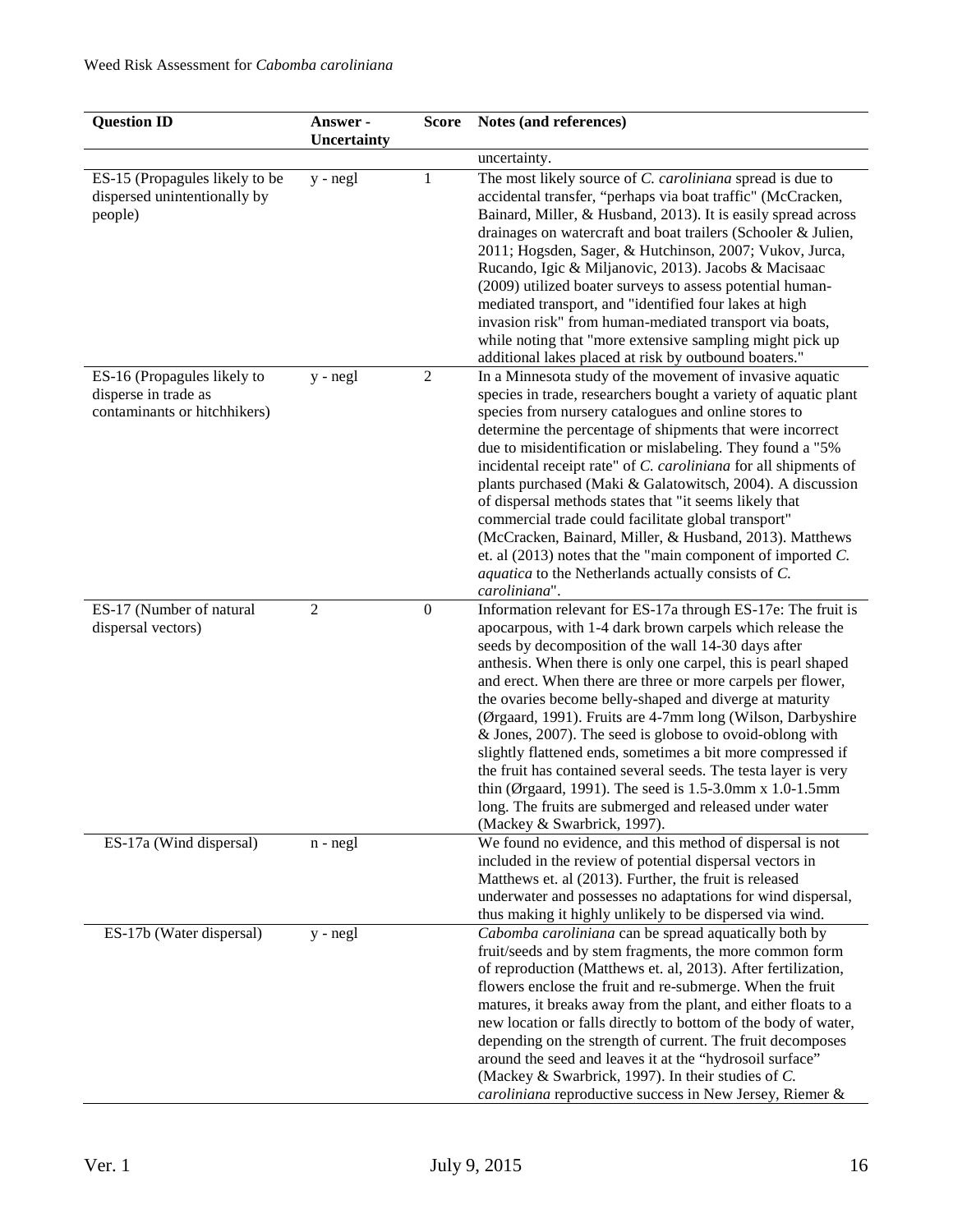| <b>Question ID</b>                                                                     | Answer -<br><b>Uncertainty</b> | <b>Score</b>     | Notes (and references)                                                                                                                                                                                                                                                                                                                                                                                                                                                                                                                                                                                                                                                                                                                                                                                                         |
|----------------------------------------------------------------------------------------|--------------------------------|------------------|--------------------------------------------------------------------------------------------------------------------------------------------------------------------------------------------------------------------------------------------------------------------------------------------------------------------------------------------------------------------------------------------------------------------------------------------------------------------------------------------------------------------------------------------------------------------------------------------------------------------------------------------------------------------------------------------------------------------------------------------------------------------------------------------------------------------------------|
|                                                                                        |                                |                  | Ilnicki (1968) collected free-floating fruits from the field to<br>use for seed germination experiments. In addition, given that<br>this species is a submerged aquatic plant that can reproduce<br>vegetatively (Bickel & Schooler, 2015), stem fragments are<br>likely to float to the margins and establish new plants<br>(Schooler, Julien & Walsh, 2006).                                                                                                                                                                                                                                                                                                                                                                                                                                                                 |
| ES-17c (Bird dispersal)                                                                | $y - high$                     |                  | The dispersal of seeds between waterways that are not<br>connected or are completely isolated may be attributed to<br>spread by waterfowl (Schooler & Julien, 2011; Wilson,<br>Darbyshire & Jones, 2007). While transport by birds may be<br>rare (Matthews et. al, 2013), it is likely that seeds adhering<br>to the feathers of waterfowl or stuck in the mud on their feet<br>are transported between habitats (Ørgaard, 1991). We<br>answered yes, but with a high degree of uncertainty, given<br>the lack of direct observation of this mode of dispersal.                                                                                                                                                                                                                                                               |
| ES-17d (Animal external<br>dispersal)                                                  | $? - max$                      |                  | We found no evidence that fruits or seeds are dispersed<br>externally on animals, and this method of dispersal is not<br>included in the review of potential dispersal vectors in<br>Matthews et. al (2013). However, because external dispersal<br>most likely occurs on birds due to seeds getting lodged on<br>their feathers or on mud on their feed, it seems reasonable it<br>could also occur on animals. Consequently, we answered<br>unknown.                                                                                                                                                                                                                                                                                                                                                                         |
| ES-17e (Animal internal<br>dispersal)                                                  | $? - max$                      |                  | We found no evidence. Fruit or seeds may be eaten by fish<br>or mammals, but "nothing is known about this type of<br>transport" (Ørgaard, 1991)                                                                                                                                                                                                                                                                                                                                                                                                                                                                                                                                                                                                                                                                                |
| ES-18 (Evidence that a<br>$persistent (>1yr)$ propagule<br>bank (seed bank) is formed) | y - high                       | 1                | In general, seeds are not frequently observed in the field, so<br>evidence is limited. In the field, many small plants emerge<br>which appear to be seedlings, but which actually are growing<br>from previous years' stem fragments buried in the substrate<br>(Riemer & Ilnicki, 1968). In one study, seeds did not<br>germinate under laboratory conditions and no seedlings were<br>observed in the field (Riemer & Ilnicki, 1968), however,<br>field studies showed that fanwort seeds up to 2 years old<br>germinated under natural conditions, suggesting that they are<br>capable of prolonged dormancy and production of persistent<br>seed banks (Wilson, Darbyshire & Jones, 2007). We<br>answered yes, but with high uncertainty because there is a<br>small sample size and very few studies have been conducted. |
| ES-19 (Tolerates/benefits from<br>mutilation, cultivation or fire)                     | $y - negl$                     | 1                | Cabomba caroliniana has a high tolerance of fragmentation<br>(Schooler & Julien, 2011) and is coupled with a high<br>regeneration potential; a small piece of stem with a single<br>node has a regeneration probability of 50%. Further, C.<br>caroliniana fragments were found to be highly resistant to<br>desiccation (Bickel, 2012). The species has a 100% survival<br>probability for fragments that experienced a mass loss of up<br>to 65%, and some fragments are able to tolerate a mass loss<br>of 90% (Bickel, 2015).                                                                                                                                                                                                                                                                                              |
| ES-20 (Is resistant to some<br>herbicides or has the potential<br>to become resistant) | $n - low$                      | $\boldsymbol{0}$ | Herbicides have been cited as largely ineffective (Schooler,<br>2008; Schooler & Julien, 2011; Bultemeier, Netherland,<br>Ferrell & Haller, 2009; Hiltibran, 1965), but it is not clear<br>why. Although the species exhibits some tolerance, whether<br>due to application or season, we found no evidence that it is                                                                                                                                                                                                                                                                                                                                                                                                                                                                                                         |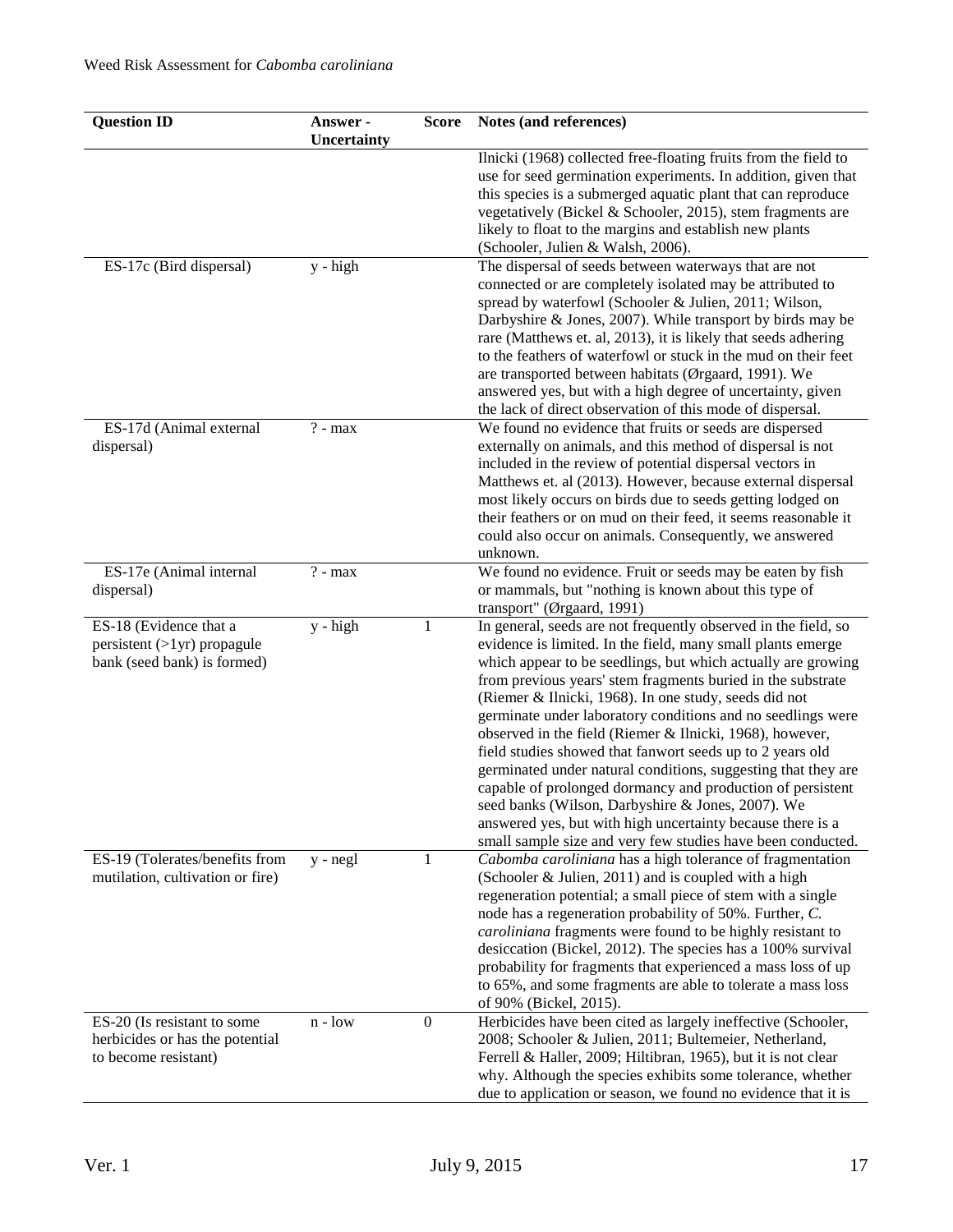| <b>Question ID</b>                                                                 | Answer -<br>Uncertainty | <b>Score</b>     | Notes (and references)                                                                                                                                                                                                                                                                                                                                                                                                                                                                                                                                                                                                                                                                                                                                                                                                                                                                                             |
|------------------------------------------------------------------------------------|-------------------------|------------------|--------------------------------------------------------------------------------------------------------------------------------------------------------------------------------------------------------------------------------------------------------------------------------------------------------------------------------------------------------------------------------------------------------------------------------------------------------------------------------------------------------------------------------------------------------------------------------------------------------------------------------------------------------------------------------------------------------------------------------------------------------------------------------------------------------------------------------------------------------------------------------------------------------------------|
|                                                                                    |                         |                  | specifically resistant. Further, it is not listed by Heap (2015<br>as a weed that is resistant to herbicides.                                                                                                                                                                                                                                                                                                                                                                                                                                                                                                                                                                                                                                                                                                                                                                                                      |
| ES-21 (Number of cold                                                              | 7                       | $\overline{0}$   |                                                                                                                                                                                                                                                                                                                                                                                                                                                                                                                                                                                                                                                                                                                                                                                                                                                                                                                    |
| hardiness zones suitable for its<br>survival)                                      |                         |                  |                                                                                                                                                                                                                                                                                                                                                                                                                                                                                                                                                                                                                                                                                                                                                                                                                                                                                                                    |
| ES-22 (Number of climate<br>types suitable for its survival)                       | 8                       | $\overline{2}$   |                                                                                                                                                                                                                                                                                                                                                                                                                                                                                                                                                                                                                                                                                                                                                                                                                                                                                                                    |
| ES-23 (Number of precipitation<br>bands suitable for its survival)                 | 10                      | $\mathbf{1}$     |                                                                                                                                                                                                                                                                                                                                                                                                                                                                                                                                                                                                                                                                                                                                                                                                                                                                                                                    |
| <b>IMPACT POTENTIAL</b>                                                            |                         |                  |                                                                                                                                                                                                                                                                                                                                                                                                                                                                                                                                                                                                                                                                                                                                                                                                                                                                                                                    |
| <b>General Impacts</b>                                                             |                         |                  |                                                                                                                                                                                                                                                                                                                                                                                                                                                                                                                                                                                                                                                                                                                                                                                                                                                                                                                    |
| Imp-G1 (Allelopathic)                                                              | $n - high$              | $\boldsymbol{0}$ | Studies conducted by Nakai, Inoue, Hosomi & Murakami<br>(1999) on the allelopathy of freshwater macrophytes showed<br>that C. caroliniana inhibited the growth of two blue-green<br>algae specie, Anabena flos-aquae and Phormidium tenue.<br>However, these experiments were conducted in a flask in a<br>laboratory environment with macrophyte culture solutions<br>and carefully constructed macrophyte concentrations of<br>whole vegetation. These conditions are extremely<br>unrepresentative of the natural environment. Given the<br>manipulation of the traits studied in a controlled laboratory<br>setting do not mimic natural conditions and the fact that we<br>did not find any direct evidence of allelopathy in the natural<br>environment, we are answered no, but with high uncertainty.                                                                                                      |
| Imp-G2 (Parasitic)                                                                 | $n - negl$              | $\boldsymbol{0}$ | We found no evidence that this species is parasitic.                                                                                                                                                                                                                                                                                                                                                                                                                                                                                                                                                                                                                                                                                                                                                                                                                                                               |
|                                                                                    |                         |                  | Furthermore, Cabomba caroliniana does not belong to a<br>family known to contain parasitic plants (Heide-Jorgensen,<br>2008; NGRP, 2015; Nickrent, 2009).                                                                                                                                                                                                                                                                                                                                                                                                                                                                                                                                                                                                                                                                                                                                                          |
| <b>Impacts to Natural Systems</b>                                                  |                         |                  |                                                                                                                                                                                                                                                                                                                                                                                                                                                                                                                                                                                                                                                                                                                                                                                                                                                                                                                    |
| Imp-N1 (Change ecosystem<br>processes and parameters that<br>affect other species) | $y - low$               | 0.4              | In areas where Cabomba caroliniana density is abundant, it<br>alters nutrient regimes (Vukov, Jurca, Rucando, Igic &<br>Miljanovic, 2013). Massive diebacks and decomposition of<br>dense stands of C. caroliniana in the winter release large<br>amounts of manganese into the system, and depletes oxygen<br>(Mackey & Swarbrick, 1997). Further, C. caroliniana is an<br>efficient utilizer of nitrogen and phosphorous, and can<br>absorb these nutrients directly from the water through its<br>shoots, leaves, and stems (Wilson, Darbyshire & Jones,<br>2007). While nutrient removal from an aquatic system<br>reduces eutrophication of the system, it can also limit the<br>growth of other native macrophytes in the system (Mackey<br>& Swarbrick, 1997). Further, dense C. caroliniana beds<br>significantly reduce light penetration (Matthews et. al, 2013;<br>Hogsden, Sager, & Hutchinson, 2007). |
| Imp-N2 (Changes habitat<br>structure)                                              | y - mod                 | 0.2              | Cabomba caroliniana changes structurally diverse<br>macrophyte beds and can alter habitat availability for<br>macroinvertebrates, affecting both primary and secondary<br>productivity rates (Matthews et. al, 2013). Cabomba<br>caroliniana may reduce germination of desirable native<br>emergent plants (Schooler & Julien, 2011).                                                                                                                                                                                                                                                                                                                                                                                                                                                                                                                                                                              |
| Imp-N3 (Changes species<br>diversity)                                              | y - negl                | 0.2              | C. caroliniana can smother native submerged plants such as<br>pondweed, stoneworts, and water nymph (Schooler & Julien,<br>2011) and can have a significant effect on macrophyte                                                                                                                                                                                                                                                                                                                                                                                                                                                                                                                                                                                                                                                                                                                                   |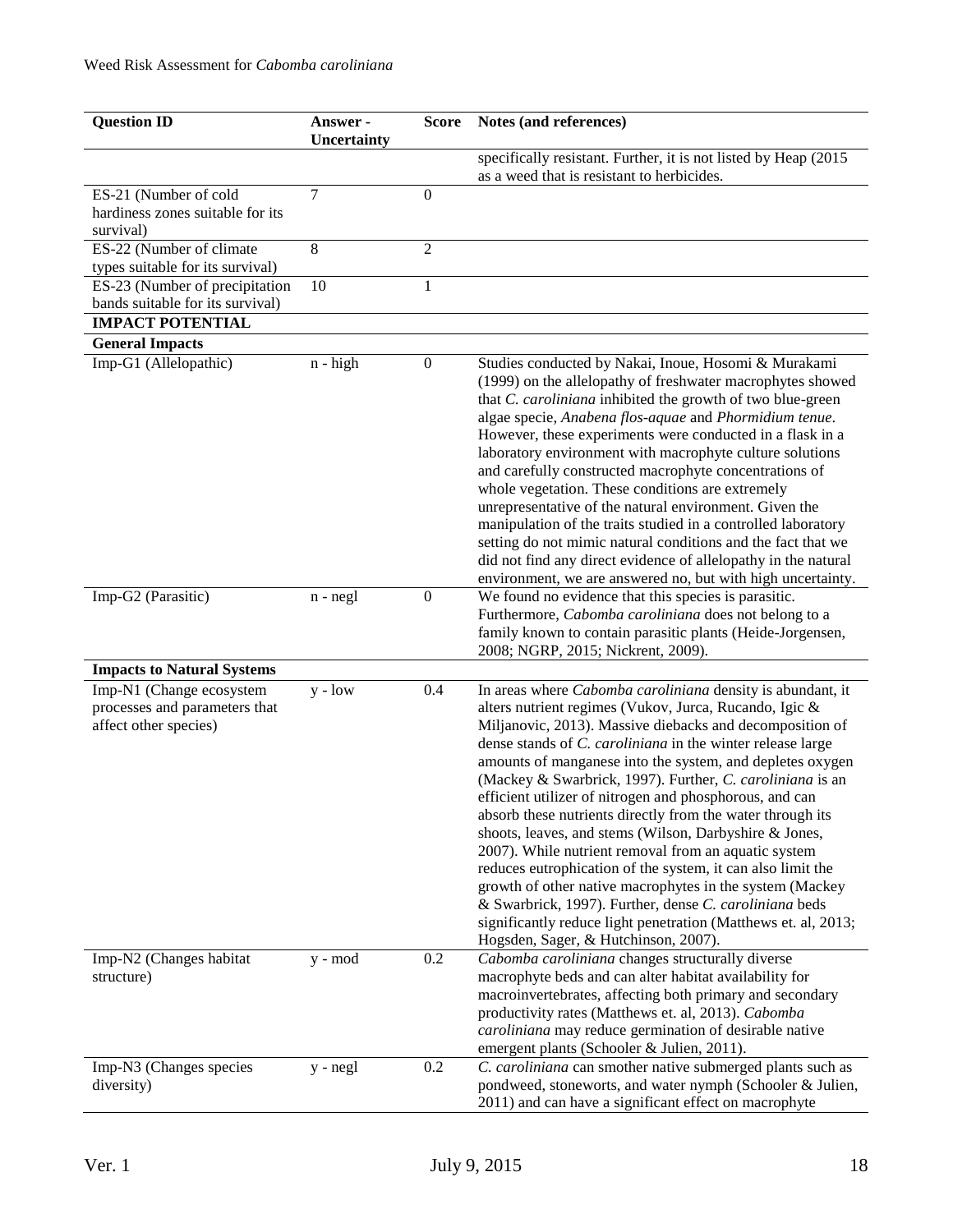| <b>Question ID</b>                                                              | Answer -<br>Uncertainty | <b>Score</b> | Notes (and references)                                                                                                                                                                                                                                                                                                                                                                                                                                                                                                                                                                                                                                                                                                                                                                                                                                                                                                                                                                                                                                                                                                                                                                                                                                                                                                                                                                                                                                                                                                                                                                                                                                       |
|---------------------------------------------------------------------------------|-------------------------|--------------|--------------------------------------------------------------------------------------------------------------------------------------------------------------------------------------------------------------------------------------------------------------------------------------------------------------------------------------------------------------------------------------------------------------------------------------------------------------------------------------------------------------------------------------------------------------------------------------------------------------------------------------------------------------------------------------------------------------------------------------------------------------------------------------------------------------------------------------------------------------------------------------------------------------------------------------------------------------------------------------------------------------------------------------------------------------------------------------------------------------------------------------------------------------------------------------------------------------------------------------------------------------------------------------------------------------------------------------------------------------------------------------------------------------------------------------------------------------------------------------------------------------------------------------------------------------------------------------------------------------------------------------------------------------|
|                                                                                 |                         |              | composition, leading to reduction of diversity (McCracken,<br>Bainard, Miller, & Husband, 2013). Further, alteration of the<br>natural flora is thought to have reduced populations of<br>platypus and water rats in Australia (Schooler & Julien,<br>2011). Fanwort populations in Canada have been shown to<br>grow as virtual monocultures, and these dense stands reduce<br>the diversity of native plant species (Lyon $& Eastman, 2006$ )<br>and displace native animal species (Vukov, Jurca, Rucando,<br>Igic & Miljanovic, 2013). Where native macrophytes are<br>present, low light penetration through dense C. caroliniana<br>growth further reduces abundance and these species are<br>unevenly distributed (Hogsden, Sager, & Hutchinson, 2007).<br>Significantly more epiphytic algae are present on C.<br>caroliniana stands, and macroinvertebrate abundance is<br>substantially higher, indicating that C. caroliniana changes<br>macrophyte composition of waterways and creates new<br>habitat for previously rare macroinvertebrates (Hogsden,<br>Sager, & Hutchinson, 2007). In a comparison study of<br>macrophyte beds in Kasshabog Lake in Canada, Hogsden,<br>Sager, & Hutchinson (2007) found that beds dominated by<br>C. caroliniana and beds of native macrophytes didn't differ<br>in biomass and total number of species, but the vast majority<br>of biomass in C. caroliniana beds resulted from that species,<br>and rates of occurrence of native species were significantly<br>lower than in native beds. While the same species were<br>present in both beds, the proportions of each were<br>significantly different. |
| Imp-N4 (Is it likely to affect<br>federal Threatened and<br>Endangered species) | y - negl                | 0.1          | Cabomba caroliniana negatively affects populations of the<br>endangered Mary River cod in Australia through its<br>alteration of the natural system (Schooler & Julien, 2011).<br>Further, C. caroliniana has been shown to displace<br>established native species in Canada (Wilson, Darbyshire &<br>Jones, 2007), which would include native endangered<br>species. This species is therefore very likely to similarly<br>affect threatened and endangered species in the United<br>States, and given its impact on natural systems discussed in<br>Imp-N1 through Imp-N3, answered yes with negligible<br>uncertainty.                                                                                                                                                                                                                                                                                                                                                                                                                                                                                                                                                                                                                                                                                                                                                                                                                                                                                                                                                                                                                                    |
| Imp-N5 (Is it likely to affect<br>any globally outstanding<br>ecoregions)       | $y - low$               | 0.1          | Cabomba caroliniana is already present as a noxious weed<br>in counties in California and Washington (BONAP, 2014)<br>which are listed as globally outstanding ecoregions (Ricketts<br>et. al, 1999). Further, this species alters nutrient regimes<br>(Vukov, Jurca, Rucando, Igic & Miljanovic, 2013), displaces<br>native macrophytes and benthic species (Mackey &<br>Swarbrick, 1997; Hogsden, Sager, & Hutchinson, 2007;<br>Bickel, 2015), and reduces the overall biodiversity of an<br>ecosystem (McCracken, Bainard, Miller, & Husband, 2013;<br>Lyon & Eastman, 2006). Given the ecological impacts of<br>this species (further addressed in Imp-N1 through Imp-N3),<br>it can be expected to have similar impacts in the globally<br>outstanding ecoregions in which it already occurs. Thus, we<br>answered yes with low uncertainty.                                                                                                                                                                                                                                                                                                                                                                                                                                                                                                                                                                                                                                                                                                                                                                                                            |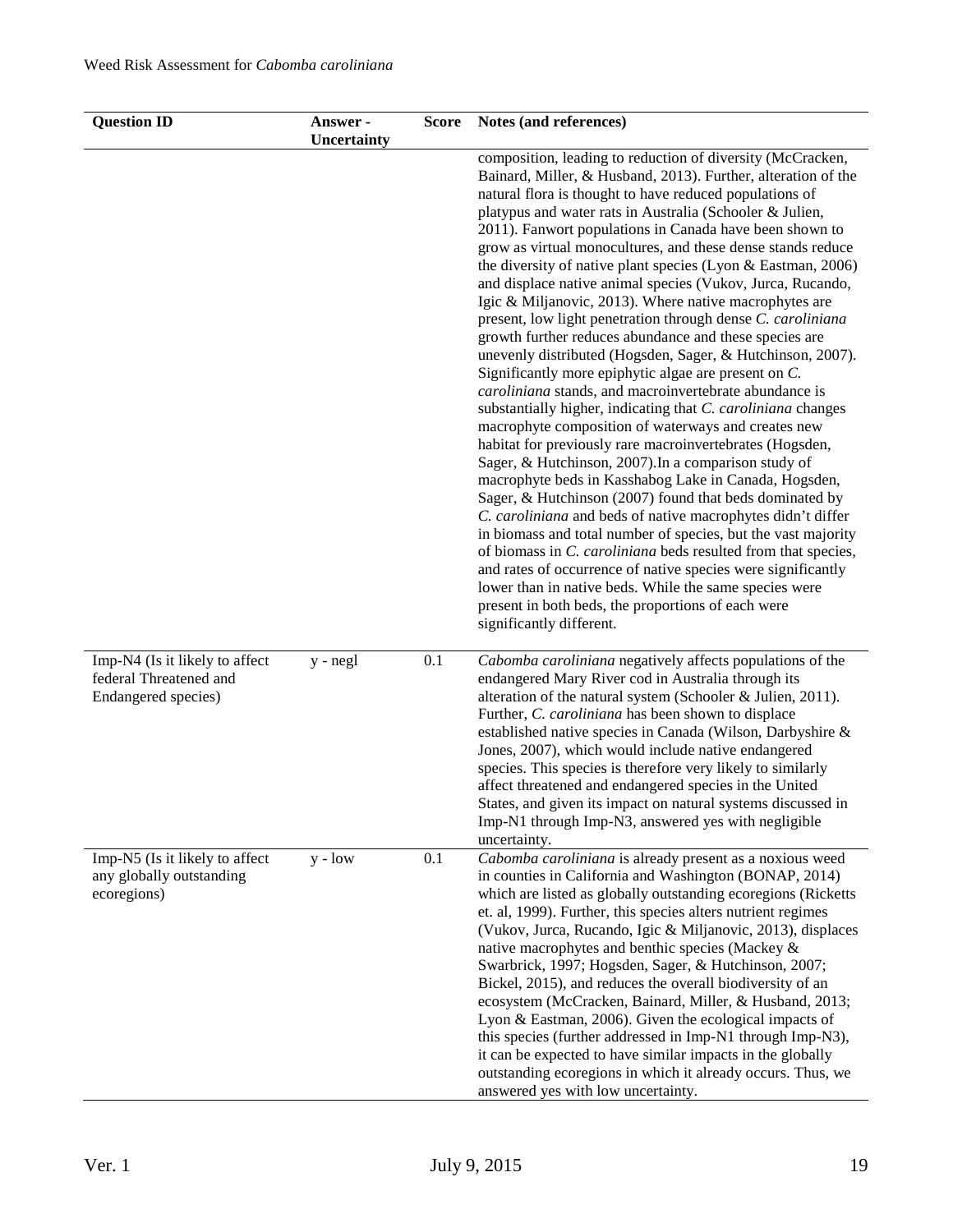| <b>Question ID</b>                                                                                                                                                                                       | Answer -<br>Uncertainty | <b>Score</b>     | Notes (and references)                                                                                                                                                                                                                                                                                                                                                                                                                                                                                                                                                                                                                                                                                                                                                                                                                                                                                                                                                                                      |
|----------------------------------------------------------------------------------------------------------------------------------------------------------------------------------------------------------|-------------------------|------------------|-------------------------------------------------------------------------------------------------------------------------------------------------------------------------------------------------------------------------------------------------------------------------------------------------------------------------------------------------------------------------------------------------------------------------------------------------------------------------------------------------------------------------------------------------------------------------------------------------------------------------------------------------------------------------------------------------------------------------------------------------------------------------------------------------------------------------------------------------------------------------------------------------------------------------------------------------------------------------------------------------------------|
| Imp-N6 [What is the taxon's<br>weed status in natural systems?<br>(a) Taxon not a weed; (b) taxon<br>a weed but no evidence of<br>control; (c) taxon a weed and<br>evidence of control efforts]          | $c$ - $negl$            | 0.6              | Cabomba caroliniana is a significant environmental weed<br>with serious impacts (Bickel, 2015). It is a declared weed<br>throughout Australia and it is illegal to propagate, move, or<br>sell this noxious plant. It is also listed as one of the 20<br>Weeds of National Significance in Australia (Schooler &<br>Julien, 2011). Cabomba caroliniana is a persistent,<br>competitive and invasive plant that has significant impacts<br>on aquatic ecosystems in its introduced range (Wilson,<br>Darbyshire & Jones, 2007). In the Great Lakes region, the<br>species is prohibited in Wisconsin, Illinois, and Michigan<br>(USGS 2014). Several methods are used against C.<br>caroliniana, including mechanical harvesting (Schooler &<br>Julien, 2011), herbicide treatments (Bultemeier, Netherland,<br>Ferrell & Haller, 2009), shading (Schooler, 2008), and,<br>biological control with grass carp (Matthews et. al, 2013).<br>Alternate answers for the Monte Carlo simulation were both<br>"b." |
| Impact to Anthropogenic Systems (cities, suburbs,<br>roadways)                                                                                                                                           |                         |                  |                                                                                                                                                                                                                                                                                                                                                                                                                                                                                                                                                                                                                                                                                                                                                                                                                                                                                                                                                                                                             |
| Imp-A1 (Impacts human<br>property, processes,<br>civilization, or safety)                                                                                                                                | $y - negl$              | 0.1              | Cabomba caroliniana interferes with dam machinery, such<br>as valves, pumps, and aerators (Schooler & Julien, 2011),<br>affects the use of waterways for industrial purposes,<br>interferes with power generation (Wilson, Darbyshire &<br>Jones, 2007), and decreases water quality for human<br>consumption by tainting and discoloring potable water<br>supplies, therefore increasing water treatment costs<br>(Schooler, Julien & Walsh, 2006).                                                                                                                                                                                                                                                                                                                                                                                                                                                                                                                                                        |
| Imp-A2 (Changes or limits<br>recreational use of an area)                                                                                                                                                | y - negl                | 0.1              | Cabomba caroliniana can have a significant effect on human<br>recreational activities (McCracken, Bainard, Miller, &<br>Husband, 2013). Its long stems impede the movement of<br>boats and can become tangled in propellers, paddles, and<br>fishing lines. In addition, it poses a danger to swimmers who<br>may become entangled in the long stems (Schooler & Julien,<br>2011). Most infestations occur in natural lakes and rivers,<br>and have the most severe impact on amenity values, and by<br>extension, the outdoor recreation and tourism industries<br>(Wilson, Darbyshire & Jones, 2007).                                                                                                                                                                                                                                                                                                                                                                                                     |
| Imp-A3 (Outcompetes,<br>replaces, or otherwise affects<br>desirable plants and vegetation)                                                                                                               | $? - max$               | $\boldsymbol{0}$ | A botanical bulletin from 1900 shared one gardener's<br>experience: "It spread and is inclined to take complete<br>possession of the lower ground, mixing in and crowding the<br>water lilies which were previously well established" (Beal,<br>1900). Another gardener noted that C. caroliniana could be<br>used as an aerator, but that it is "persistent and competitive"<br>and must be pruned back daily (BackyardAquaponics, 2015).<br>These two sources suggest that C. caroliniana may affect<br>ornamental gardens, but without more well-documented<br>effects we answered unknown.                                                                                                                                                                                                                                                                                                                                                                                                              |
| Imp-A4 [What is the taxon's<br>weed status in anthropogenic<br>systems? (a) Taxon not a weed;<br>(b) Taxon a weed but no<br>evidence of control; (c) Taxon a<br>weed and evidence of control<br>efforts] | c - negl                | 0.4              | C. caroliniana was positioned 8th in a list ranking invasive<br>plants in order of undesirability in a survey of Dutch water-<br>boards (Matthews et. al, 2013). It had completely clogged<br>one commercially used canal in the Netherlands; however,<br>management intervention (at 350,000 Euros per year) was<br>able to reduce this infestation by 75% (Matthews et. al,<br>2013). Herbicide use is severely regulated in or around                                                                                                                                                                                                                                                                                                                                                                                                                                                                                                                                                                    |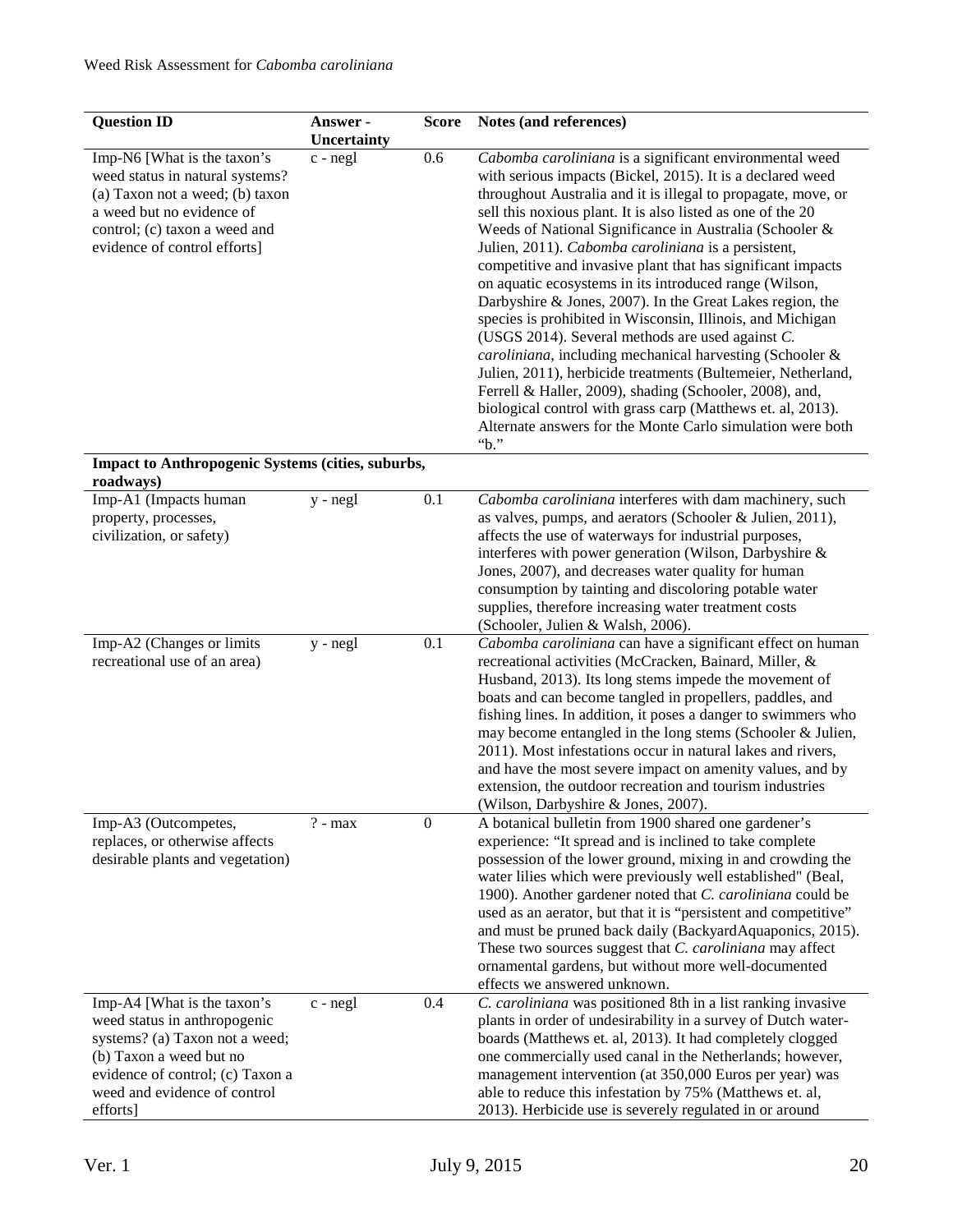| <b>Question ID</b>                                                                                                                                                                        | Answer -<br><b>Uncertainty</b> | <b>Score</b>     | Notes (and references)                                                                                                                                                                                                                                                                                                                                                                                                                                                                                                                                                                                                                                                                                                                                                                                                                                                                                                                                         |
|-------------------------------------------------------------------------------------------------------------------------------------------------------------------------------------------|--------------------------------|------------------|----------------------------------------------------------------------------------------------------------------------------------------------------------------------------------------------------------------------------------------------------------------------------------------------------------------------------------------------------------------------------------------------------------------------------------------------------------------------------------------------------------------------------------------------------------------------------------------------------------------------------------------------------------------------------------------------------------------------------------------------------------------------------------------------------------------------------------------------------------------------------------------------------------------------------------------------------------------|
|                                                                                                                                                                                           |                                |                  | public water supplies (Schooler, 2008), so physical removal<br>of the species around public areas of Ewen Maddock<br>Reservoir in Australia was conducted using trained SCUBA<br>divers (Schooler & Julien, 2011). Alternate answers for the<br>Monte Carlo simulation were both "b."                                                                                                                                                                                                                                                                                                                                                                                                                                                                                                                                                                                                                                                                          |
| <b>Impact to Production Systems (agriculture, nurseries,</b>                                                                                                                              |                                |                  |                                                                                                                                                                                                                                                                                                                                                                                                                                                                                                                                                                                                                                                                                                                                                                                                                                                                                                                                                                |
| forest plantations, orchards, etc.)                                                                                                                                                       |                                | $\boldsymbol{0}$ |                                                                                                                                                                                                                                                                                                                                                                                                                                                                                                                                                                                                                                                                                                                                                                                                                                                                                                                                                                |
| Imp-P1 (Reduces crop/product<br>yield)                                                                                                                                                    | n - mod                        |                  | Wilson, Darbyshire & Jones (2007) state that C. caroliniana<br>could interfere with aquaculture, and may also have<br>detrimental effects on native wild-rice. However, given the<br>lack of direct evidence, we answered no, with moderate<br>uncertainty.                                                                                                                                                                                                                                                                                                                                                                                                                                                                                                                                                                                                                                                                                                    |
| Imp-P2 (Lowers commodity<br>value)                                                                                                                                                        | n - mod                        | $\boldsymbol{0}$ | We found no evidence.                                                                                                                                                                                                                                                                                                                                                                                                                                                                                                                                                                                                                                                                                                                                                                                                                                                                                                                                          |
| Imp-P3 (Is it likely to impact<br>trade)                                                                                                                                                  | $y - low$                      | 0.2              | A study of the movement of aquatic invasive plants via trade<br>found that C. caroliniana was accidentally shipped instead<br>of the desired species in 5% of the shipments that were<br>brought into Minnesota, indicating that the unintentional<br>movement of C. caroliniana through trade occurs (Maki &<br>Galatowitsch, 2004). Shipments turned away from areas<br>where <i>C. caroliniana</i> is regulated will affect trade.<br>Currently, Australia, Taiwan, and Nauru require<br>phytosanitary certificates declaring shipments free of C.<br>caroliniana (APHIS, 2015), while the species is banned<br>from import/sale in the US states of Connecticut,<br>Massachusetts, Michigan, and Vermont (CABI, 2015).<br>Further, Cabomba caroliniana is a declared weed throughout<br>all of Australia and it is illegal to propagate, move, or sell<br>this noxious plant (Schooler & Julien, 2011). Thus we<br>answered yes, but with low uncertainty. |
| Imp-P4 (Reduces the quality or<br>availability of irrigation, or<br>strongly competes with plants<br>for water)                                                                           | $n - high$                     | $\boldsymbol{0}$ | Cabomba caroliniana grows best in slow-moving<br>waterways, such as irrigation canals, and prolific growth can<br>clog these canals (Mackey & Swarbrick, 1997; Matthews et.<br>al, 2013; Schooler, Julien & Walsh, 2006). However, we<br>found no direct evidence of this occurring in canals used for<br>irrigation; rather, the literature presents it as a strong<br>possibility, as C. caroliniana forms dense stands and grows<br>well in slow-moving water. Consequently we answered no<br>with high uncertainty since it certainly appears to be likely to<br>occur.                                                                                                                                                                                                                                                                                                                                                                                    |
| Imp-P5 (Toxic to animals,<br>including livestock/range<br>animals and poultry)                                                                                                            | $n - low$                      | $\boldsymbol{0}$ | We found no strong or direct evidence that C. caroliniana is<br>toxic. While it induces a chemical defense when attacked by<br>either the crayfish Procambrus clarkii or the snail Pomacea<br>canaliculata (Morrison & Hay, 2011), there is no indication<br>that this defense is toxic to the animals, nor is it indicated in<br>the literature that <i>C. caroliniana</i> is toxic or defensive beyond<br>these two targeted predators.                                                                                                                                                                                                                                                                                                                                                                                                                                                                                                                      |
| Imp-P6 [What is the taxon's<br>weed status in production<br>systems? (a) Taxon not a weed;<br>(b) Taxon a weed but no<br>evidence of control; (c) Taxon a<br>weed and evidence of control | $a - low$                      | $\mathbf{0}$     | We found no evidence that C. caroliniana is regarded as a<br>weed in production systems. Alternate answers for the<br>Monte Carlo simulation were both "b."                                                                                                                                                                                                                                                                                                                                                                                                                                                                                                                                                                                                                                                                                                                                                                                                    |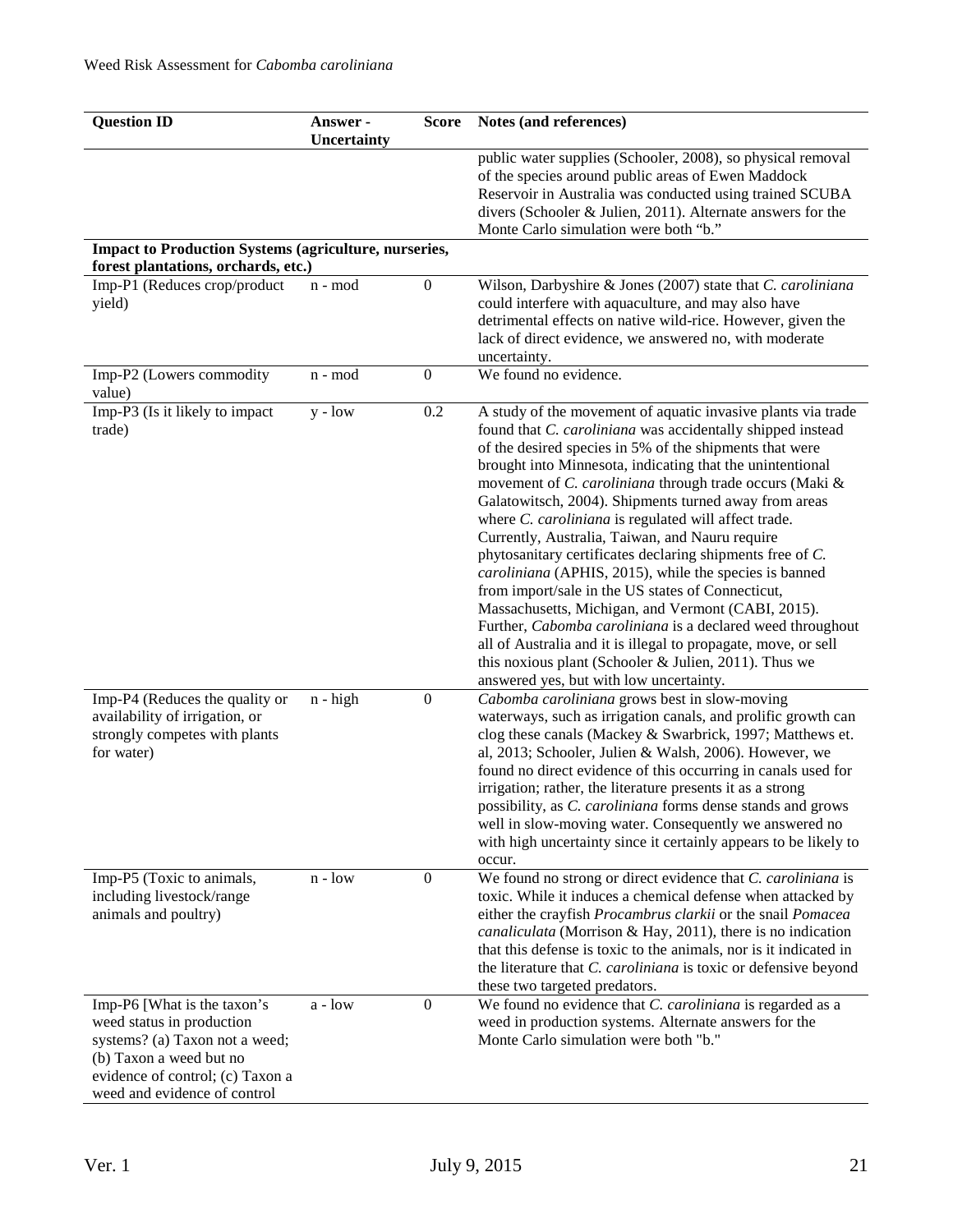| <b>Question ID</b>                    | Answer -    |                                | Score Notes (and references)                                                                                              |
|---------------------------------------|-------------|--------------------------------|---------------------------------------------------------------------------------------------------------------------------|
|                                       | Uncertainty |                                |                                                                                                                           |
| efforts]                              |             |                                |                                                                                                                           |
| <b>GEOGRAPHIC</b><br><b>POTENTIAL</b> |             |                                | Unless otherwise indicated, the following evidence<br>represents geographically-referenced points obtained from           |
|                                       |             |                                | the Global Biodiversity Information Facility (GBIF, 2015).                                                                |
| <b>Plant hardiness zones</b>          |             |                                |                                                                                                                           |
| Geo-Z1 (Zone 1)                       | n - negl    | N/A                            | We found no evidence that it occurs in this hardiness zone.                                                               |
| Geo-Z2 (Zone 2)                       | $n - negl$  | N/A                            | We found no evidence that it occurs in this hardiness zone.                                                               |
| Geo-Z3 (Zone 3)                       | $n - negl$  | N/A                            | We found no evidence that it occurs in this hardiness zone.                                                               |
| Geo-Z4 (Zone 4)                       | $n - negl$  | N/A                            | We found no evidence that it occurs in this hardiness zone.                                                               |
| Geo-Z5 (Zone 5)                       | $n - high$  | N/A                            | We found no evidence that it occurs in this hardiness zone.                                                               |
| Geo-Z6 (Zone 6)                       | $y - low$   | N/A                            | Several points in the United States.                                                                                      |
| Geo-Z7 (Zone 7)                       | $y - low$   | N/A                            | United States. One point each in Germany, Japan, and<br>Sweden.                                                           |
| Geo-Z8 (Zone 8)                       | $y - negl$  | N/A                            | A few points each in Australia, Belgium, the Netherlands,<br>and the United States.                                       |
| Geo-Z $9$ (Zone $9$ )                 | y - negl    | N/A                            | Australia and the United States. Three points in the United<br>Kingdom and 2 points in Japan.                             |
| Geo-Z10 (Zone $10$ )                  | y - negl    | N/A                            | Australia. Three points in the United States. A few points in<br>Argentina and Paraguay.                                  |
| Geo-Z11 (Zone 11)                     | $y - low$   | N/A                            | One point each in Bolivia, New Zealand, and Taiwan. Two<br>points in Brazil.                                              |
| Geo-Z12 (Zone 12)                     | $y - low$   | N/A                            | Some points in Australia and Mexico. One point in Taiwan.                                                                 |
| Geo-Z13 (Zone $13$ )                  | $y - high$  | N/A                            | One point in coastal Colombia and another in Brazil. One<br>point in Australia that is very close to the edge of zone 12. |
| Köppen - Geiger climate<br>classes    |             |                                |                                                                                                                           |
| Geo-C1 (Tropical rainforest)          | $y - high$  | N/A                            | Two points in Australia. Two points near this climate class<br>in Brazil.                                                 |
| Geo-C2 (Tropical savanna)             | y - negl    | $\rm N/A$                      | Some points in Australia and a few in across Bolivia, Brazil,<br>and Paraguay.                                            |
| Geo-C <sub>3</sub> (Steppe)           | y - high    | N/A                            | One point in Australia.                                                                                                   |
| Geo-C4 (Desert)                       | $n - high$  | N/A                            | We found no evidence that it occurs in this climate class.                                                                |
| Geo-C5 (Mediterranean)                | $y - negl$  | N/A                            | Some points in the United States (GBIF, 2015; Kartesz,<br>2015).                                                          |
| Geo-C6 (Humid subtropical)            | y - negl    | $\overline{\text{N}}/\text{A}$ | Argentina, Paraguay, and the United States.                                                                               |
| Geo-C7 (Marine west coast)            | y - negl    | N/A                            | Belgium, Germany, the Netherlands, the United Kingdom.                                                                    |
| Geo-C8 (Humid cont. warm<br>sum.)     | $y - negl$  | $\rm N/A$                      | The United States.                                                                                                        |
| Geo-C9 (Humid cont. cool              | $y - low$   | $\rm N/A$                      | The United States. Two points in Sweden.                                                                                  |
| sum.)                                 |             |                                |                                                                                                                           |
| Geo-C10 (Subarctic)                   | $n - high$  | N/A                            | We found no evidence that it occurs in this climate class.                                                                |
| Geo-C11 (Tundra)                      | $n - negl$  | $\rm N/A$                      | We found no evidence that it occurs in this climate class.                                                                |
| Geo-C12 (Icecap)                      | $n - negl$  | N/A                            | We found no evidence that it occurs in this climate class.                                                                |
| 10-inch precipitation bands           |             |                                |                                                                                                                           |
| Geo-R1 (0-10 inches; 0-25 cm)         | $n - high$  | N/A                            | We found no evidence that it occurs in this precipitation<br>band.                                                        |
| Geo-R2 (10-20 inches; 25-51<br>cm)    | $y - high$  | N/A                            | One point in Australia.                                                                                                   |
| Geo-R3 (20-30 inches; 51-76           | $y - low$   | $\rm N/A$                      | A few points in Bolivia and Paraguay, and three points in                                                                 |
| cm)                                   |             |                                | Sweden (GBIF, 2015). Three counties in CA (United States;                                                                 |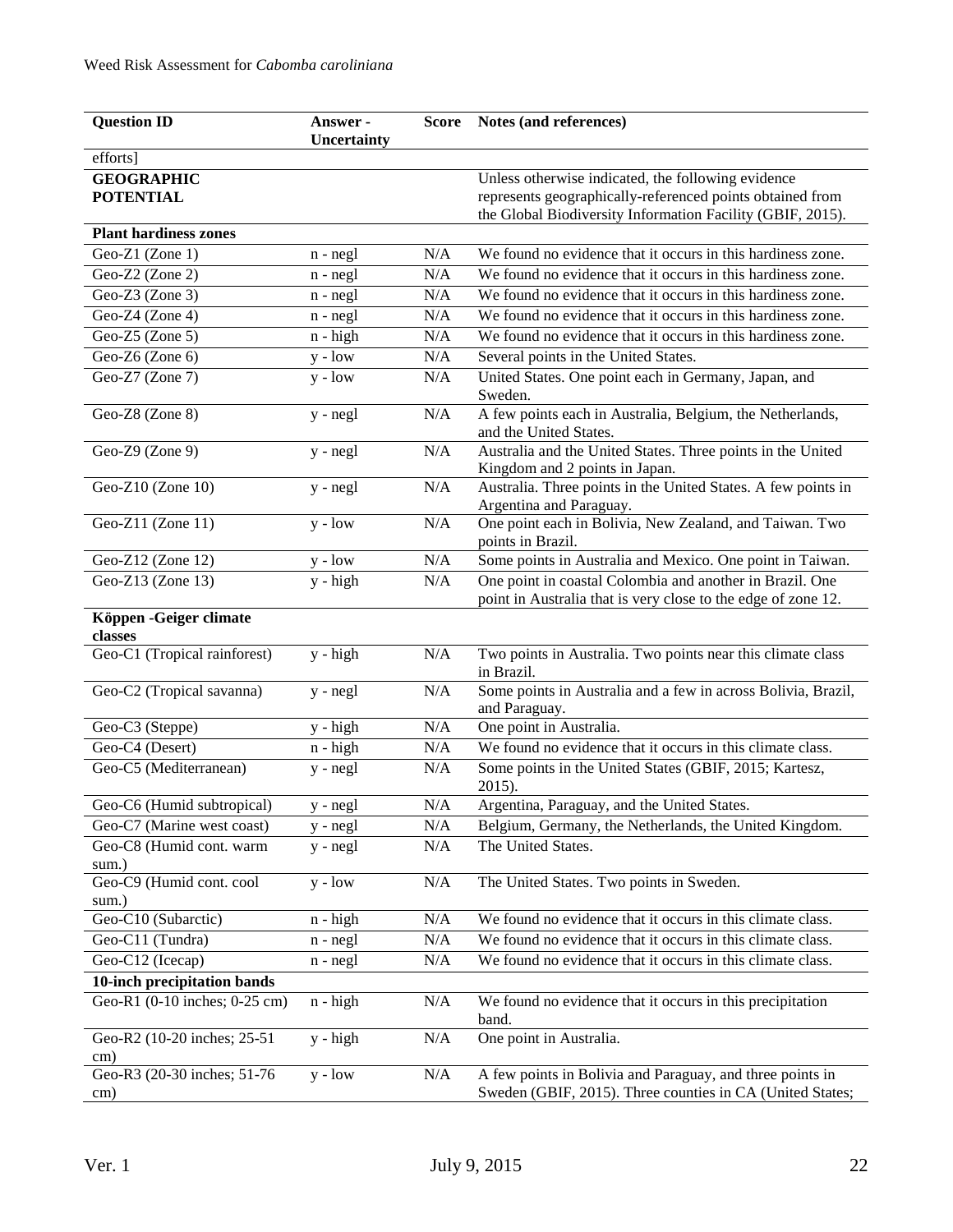| <b>Question ID</b>                                 | Answer -                     | <b>Score</b> | Notes (and references)                                                                                                                                                          |
|----------------------------------------------------|------------------------------|--------------|---------------------------------------------------------------------------------------------------------------------------------------------------------------------------------|
|                                                    | Uncertainty                  |              |                                                                                                                                                                                 |
|                                                    |                              |              | Kartesz, 2015).                                                                                                                                                                 |
| Geo-R4 (30-40 inches; 76-102<br>$\rm cm)$          | $y - negl$                   | N/A          | Belgium, Germany, The Netherlands, and the United<br>Kingdom.                                                                                                                   |
| Geo-R5 (40-50 inches; 102-127<br>$\rm cm)$         | $y - negl$                   | N/A          | Australia. Some points in Argentina, Paraguay, and the<br>United States.                                                                                                        |
| Geo-R6 (50-60 inches; 127-152                      | $y - negl$                   | N/A          | Australia. Some points in Argentina, Brazil, and the United                                                                                                                     |
| $\text{cm}$ )                                      |                              |              | States.                                                                                                                                                                         |
| Geo-R7 (60-70 inches; 152-178<br>cm)               | $y - negl$                   | N/A          | United States. Two points in the United Kingdom.                                                                                                                                |
| Geo-R8 (70-80 inches; 178-203<br>cm)               | y - negl                     | N/A          | Some points in Australia and a few in the United States.                                                                                                                        |
| Geo-R9 (80-90 inches; 203-229)                     | $y - low$                    | N/A          | Two points each in Australia, Japan, and the United States.                                                                                                                     |
| cm)                                                |                              |              |                                                                                                                                                                                 |
| Geo-R10 (90-100 inches; 229-                       | y - mod                      | N/A          | Two points in Japan.                                                                                                                                                            |
| 254 cm)<br>Geo-R11 (100+ inches; 254+              | $y - mod$                    | N/A          | Two points in Taiwan.                                                                                                                                                           |
| cm)                                                |                              |              |                                                                                                                                                                                 |
| <b>ENTRY POTENTIAL</b>                             |                              |              |                                                                                                                                                                                 |
| Ent-1 (Plant already here)                         | $y - negl$                   | 1            | This species has native populations in the southern United<br>States and introduced populations in the northern United<br>States (McCracken, Bainard, Miller, & Husband, 2013). |
| Ent-2 (Plant proposed for entry,                   |                              | N/A          |                                                                                                                                                                                 |
| or entry is imminent)                              |                              |              |                                                                                                                                                                                 |
| Ent-3 (Human value $&$                             | L,                           | N/A          |                                                                                                                                                                                 |
| cultivation/trade status)                          |                              |              |                                                                                                                                                                                 |
| Ent-4 (Entry as a contaminant)                     |                              |              |                                                                                                                                                                                 |
| Ent-4a (Plant present in                           |                              | N/A          |                                                                                                                                                                                 |
| Canada, Mexico, Central                            |                              |              |                                                                                                                                                                                 |
| America, the Caribbean or                          |                              |              |                                                                                                                                                                                 |
| China)                                             |                              |              |                                                                                                                                                                                 |
| Ent-4b (Contaminant of plant                       | $\overline{a}$               | N/A          |                                                                                                                                                                                 |
| propagative material (except                       |                              |              |                                                                                                                                                                                 |
| seeds))                                            |                              |              |                                                                                                                                                                                 |
| Ent-4c (Contaminant of seeds                       | $\overline{\phantom{m}}$     | N/A          |                                                                                                                                                                                 |
| for planting)                                      |                              |              |                                                                                                                                                                                 |
| Ent-4d (Contaminant of ballast                     | -                            | N/A          |                                                                                                                                                                                 |
| water)                                             |                              |              |                                                                                                                                                                                 |
| Ent-4e (Contaminant of<br>aquarium plants or other |                              | N/A          |                                                                                                                                                                                 |
| aquarium products)                                 |                              |              |                                                                                                                                                                                 |
| Ent-4f (Contaminant of                             |                              | N/A          |                                                                                                                                                                                 |
| landscape products)                                |                              |              |                                                                                                                                                                                 |
| Ent-4g (Contaminant of                             |                              | N/A          |                                                                                                                                                                                 |
| containers, packing materials,                     |                              |              |                                                                                                                                                                                 |
| trade goods, equipment or                          |                              |              |                                                                                                                                                                                 |
| conveyances)                                       |                              |              |                                                                                                                                                                                 |
| Ent-4h (Contaminants of fruit,                     | $\overline{a}$               | N/A          |                                                                                                                                                                                 |
| vegetables, or other products                      |                              |              |                                                                                                                                                                                 |
| for consumption or processing)                     |                              |              |                                                                                                                                                                                 |
| Ent-4i (Contaminant of some                        | $\qquad \qquad \blacksquare$ | N/A          |                                                                                                                                                                                 |
| other pathway)                                     |                              |              |                                                                                                                                                                                 |
| Ent-5 (Likely to enter through                     | $\frac{1}{2}$                | N/A          |                                                                                                                                                                                 |